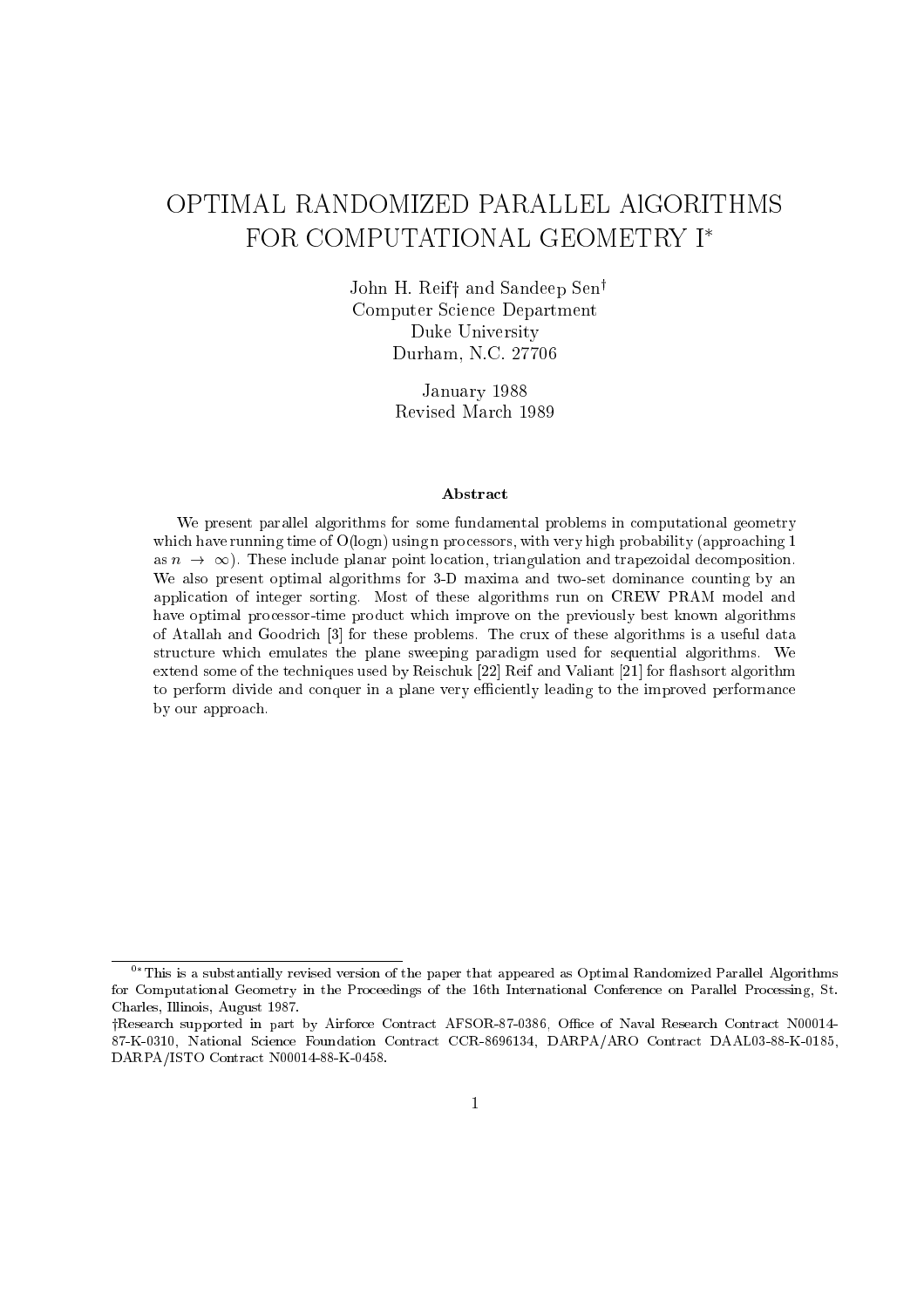## 1 Introduction

Recently there has been a growing effort towards developing efficient parallel algorithms for various fundamental problems in computational geometry. Aggarwal et al. [1] gave polylog algorithms for a various fundamental problems viz. Voronoi diagram, Planar point lo
ation, Triangulation among others. Atallah and Goodrich [3] improved these algorithms by reducing the running time of most of these algorithms to  $O(logn\cdot loglogn)$  time using  $O(n)$  processors. Hence, the previous efforts are sub-optimal by at least a fa
tor of loglogn, sin
e most of these problems need -(nlogn) time in the sequential ase. For an optimal pro
essor-time produ
t the running time for most of these algorithms should be  $O(logn)$  using  $O(n)$  processors.

Randomization has been used in a wide number of applications successfully (for example see  $[21]$ ,  $[16]$ ,  $[24]$  and seems to be an ideal choice for optimizing algorithms for various problems in computational geometry. Clarkson  $(5]$  and  $(6)$ ) used random sampling techniques to derive better upper-bounds for algorithms for the post-office problem and higher-order Voronoi diagrams as well as some combinatorial quantities like k-sets and polytope-separation. Haussler and Welzl [14] also used random sampling to solve half-space query problems. This is the first paper where random sampling methods have been applied to yield efficient parallel algorithms in computational geometry. Clarkson's methods yielded bounds for the expe
ted running time of the algorithms. In ontrast, we are able to bound the tail estimates of the running time with high probability. It is not lear how Clarkson's algorithms an be modied to obtain high-probability bounds without increasing the asymptotic running time of the algorithms (i.e. since the algorithms terminate in the claimed time bounds with constant probability, one needs to repeat the algorithm  $O(logn)$  times to decrease the failure probability to  $1/n$ ). Although this may not be very important in a sequential environment, it turns out to be very crucial for bounding the resources used by a parallel algorithm. This will be
ome learer in the proof of Theorem 2, where expe
ted bounds do not appear to be sufficient for deriving the claimed bounds.

The term very high likelihood (probability) has been used in this paper to denote probability  $>$  $1$  -  $n$   $\degree$  for some  $\rho > 1$  where n is the input size. Just like the big-O function serves to represent  $\mu$  complexity bounds of deterministic algorithms, we shall use  $O$  to represent complexity bounds of the randomized algorithms. We say that a randomized algorithm has resource bound  $O(\mu/\mu))$ if there is a constant c such that the resource used by the algorithm is no more than  $\alpha f(n)$  with probability  $>$  1 = 1/h for any  $\alpha$  1. (An equivalent definition will be bounding the resource by  $\alpha$  f(n) with probability greater than 1 -  $n^{-c\alpha}$  and in the rest of the paper they will be used in an inter
hangeable manner).

We have used some known techniques methods like *random mate*, and extended techniques of Flashsort [21] to two-dimensions successfully to reduce the running time of a wide variety of fundamental problems. Random mate was introduced in [17] to discard a constant fraction of zeroes in a zero-one string in constant time, and was also later used by Gazit  $[12]$ . Random sampling methods used by Reischuk [22] and Flashsort provided the initial inspiration for divide and onquer on the plane; although the problem at hand being mu
h harder, required several additional techniques. We note that Clarkson [7] independently derived bounds for doing divideand-conquer efficiently for geometric problems in a more general setting.

The algorithms in this paper have optimal speed-up when compared to their corresponding sequential ases. Table 1 summarizes the results in this paper and ompares them to the em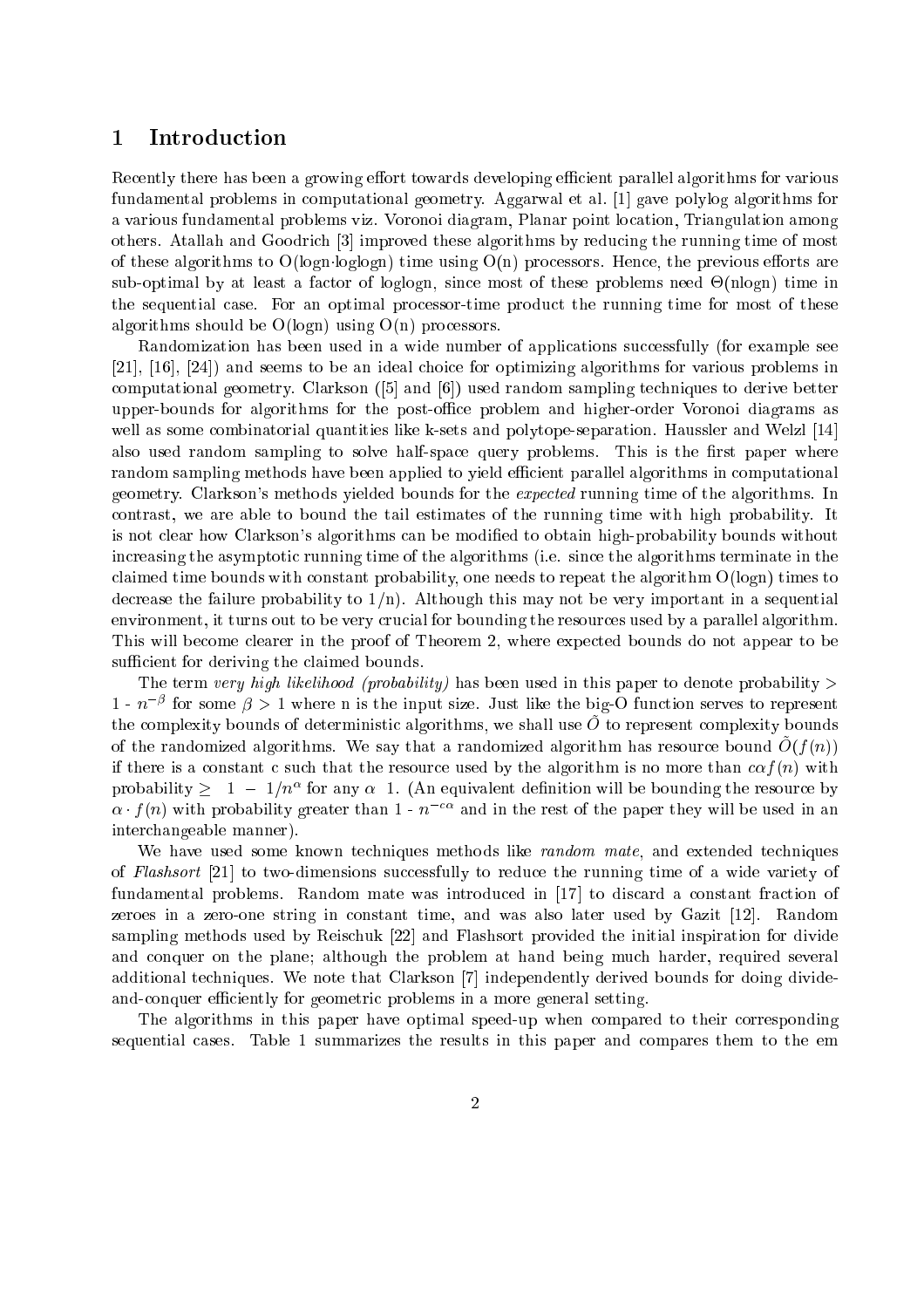previously <sup>1</sup> best known results. The organization of the paper is as follows : In se
tion 1, we present a very simple algorithm for planar-point lo
ation whi
h demonstrates the usefulness of randomization. In section 2, we present a new data structure which can be constructed efficiently using random-sampling, and we call it **nested-plane-sweep** tree. In the following section we apply this data structure to develop optimal algorithms for a number of problems for which only efficient deterministic algorithms were known. In the final section we reduce problems like 3-D dominance and range counting to integer sorting which can be then be optimally solved using an algorithm similar to Reif [20]. Since the currently best-known algorithm for integer sorting is optimal for word-size  $n$  , for any  $\epsilon > 0$ , our algorithms are not optimal in an information-theoretic sense (i.e. the sequential algorithms use only O(logn) bits per word). However, we feel that these are extremely simple and should be of interest from a practical viewpoint.

| Table |  |
|-------|--|
|       |  |

| <b>Summary of our results</b> |                 |             |
|-------------------------------|-----------------|-------------|
| Problem                       | Previous bounds | Our bounds  |
| Planar Point location         | O(lognloglogn)  | $O(\log n)$ |
| Trapezoidal decomposition     | O(lognloglog n) | $O(\log n)$ |
| Triangulation                 | O(lognloglogn)  | $O(\log n)$ |
| 3-D Maxima                    | O(lognloglogn)  | O(logn)     |
| Two-set dominance counting    | O(lognloglogn)  | O(logn)     |
| Multiple Range-counting       | O(lognloglogn)  | O(logn)     |
| Visibility                    | O(lognloglogn)  | $O(\log n)$ |

# 2 Point Location In Planar Subdivisions In Logarithmic Time With High Probability

A PSLG (planar straight line graph) is a onne
ted graph whi
h an be embedded on a plane using only straight line edges. Given a PSLG and a query point, the point lo
ation problem is to identify the subdivision in the plane (induced by the PSLG) which contains the query point. If a PSLG has n vertices, in the sequential (uniprocessor) case, the asymptotic optimal query time performance of O(logn) can be achieved by a variety of approaches (Kirkpatrick [15], Edelsbrunner [13] among others). The performance is achieved by binary search on a well organized data structure onstru
ted on the PSLG during the prepro
essing. The prepro
essing ost for the best known sequential algorithms for point lo
ation is (nlogn) operations, and thus the best parallel time for this problem cannot be better than  $O(logn)$  time using n processors. We propose a randomized method by which the preprocessing can be done in  $O(logn)$  time with very high probability using  $O(n)$  processors given a PSLG which has only convex subdivisions. A similar algorithm has also been independently proposed by Dadoun and Kirkpatrick [10].

Uptimal deterministic algorithms for these problems were obtained independently by Atallah, Cole and " Goodrich [2]. Also, see conclusions for some additional comments.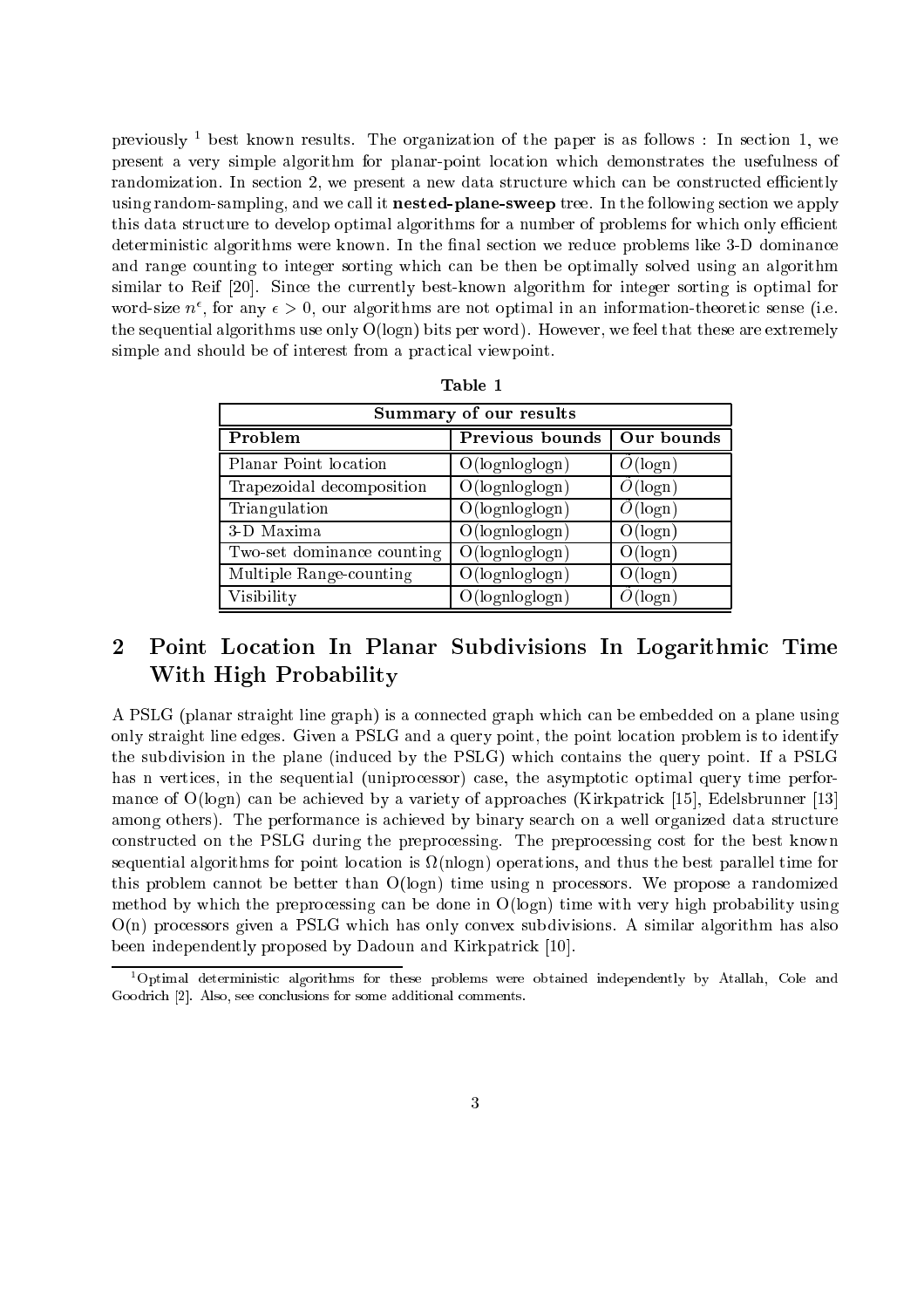#### 2.1 The sequential algorithm

Kirkpatrick [15] proposed a triangulation refinement technique which builds a hierarchy of triangulated PSLG from the initial graph. Unfortunately, his method does not appear to be directly parallelizable. A review of his method will help the reader to understand the parallel version presented here. Starting with a triangulated PSLG (i.e. all faces including the exterior face are triangular), his algorithm removes an independent set of verti
es, and retriangulates the remaining graph. In addition, it keeps track of the set of the eliminated triangles that have non-empty intersection with each of the new triangles of the retriangulated graph. This procedure is repeated successively until we are left with a constant number of triangles. Actually we can stop when the problem size is reduced to O(logn). The search proceeds in a hierarchical manner from the highest level, where the problem can now be solved in constant time  $(O(logn))$  time if we stop at  $O(logn)$ size graph). Subsequently, at each level we relocate the point with respect to the triangles which intersect the triangle in the current level, thus refining the regions of location at each level. At the lowest level the point is located with respect to the regions of the original PSLG and the search is complete. The search data structure is a directed acyclic graph (not a tree). Each of the nodes represent a triangular region, and is onne
ted by dire
ted ar
s to all the triangular regions that it interse
ts in the previous level. At any node, the algorithm determines whi
h of its hildren the point lies in. Notice that a node can have more than one parent and hence the graph (the underlying search structure) is not a tree. The efficiency of this approach depends on the number of levels of the triangulated PSLG, and the number of interse
tions of ea
h triangle with the triangles in the next lower level. By guaranteeing that a constant fraction of the vertices, and hence the triangles, (since it is a planar graph) are eliminated at each successive level a logarithmic level search is a
hieved. However in doing so, one must also be areful that a triangle interse
ts a maximum of a constant number of triangles in the next level (i.e. each node has a bounded constant degree so that a constant time is spent at each search level). Both of the above criteria can be satisfied by identifying an independent set of vertices each having a degree  $\leq d$ , where d is a fixed constant. The number edges in a planar triangulated graph  $(V, E)$  is  $3|V|$ - 6 from Euler's formula (assuming that the exterior face is also a triangle). This adds up to a total vertex degree of  $6|V|-12$ , giving us a lower bound on the number of verti
es with degree less than d. Thus the number of verti
es with degree less than d is at least  $6|V|/d - 2$  in a triangulated graph for  $d > 6$ , (a typical value of d is 12). Since a constant fraction of these vertices can be eliminated at each stage by identifying a maximal independent set of vertices, the height of the search tree is at most  $O(\log |V|)$ . The preprocessing time is dominated by the identification of this independent set of degree  $\leq d$ , which costs linear in size of the PSLG at each level resulting in total time of  $O(n)$ . If the initial PSLG is not triangulated, the ost of triangulization dominates the pre-pro
essing time.

In the discussion below we present a randomized method to identify a large independent set in constant time for each level using n processors with a high probability. As a result, the search structure can be constructed in O(logn) time.

#### 2.2 Choosing a large independent set with high probability

Associate a processor with each vertex and each edge of the PSLG (V,E). From Euler's formula we need only  $O(|V|)$  processors for the PSLG. An independent set consisting of vertices of degrees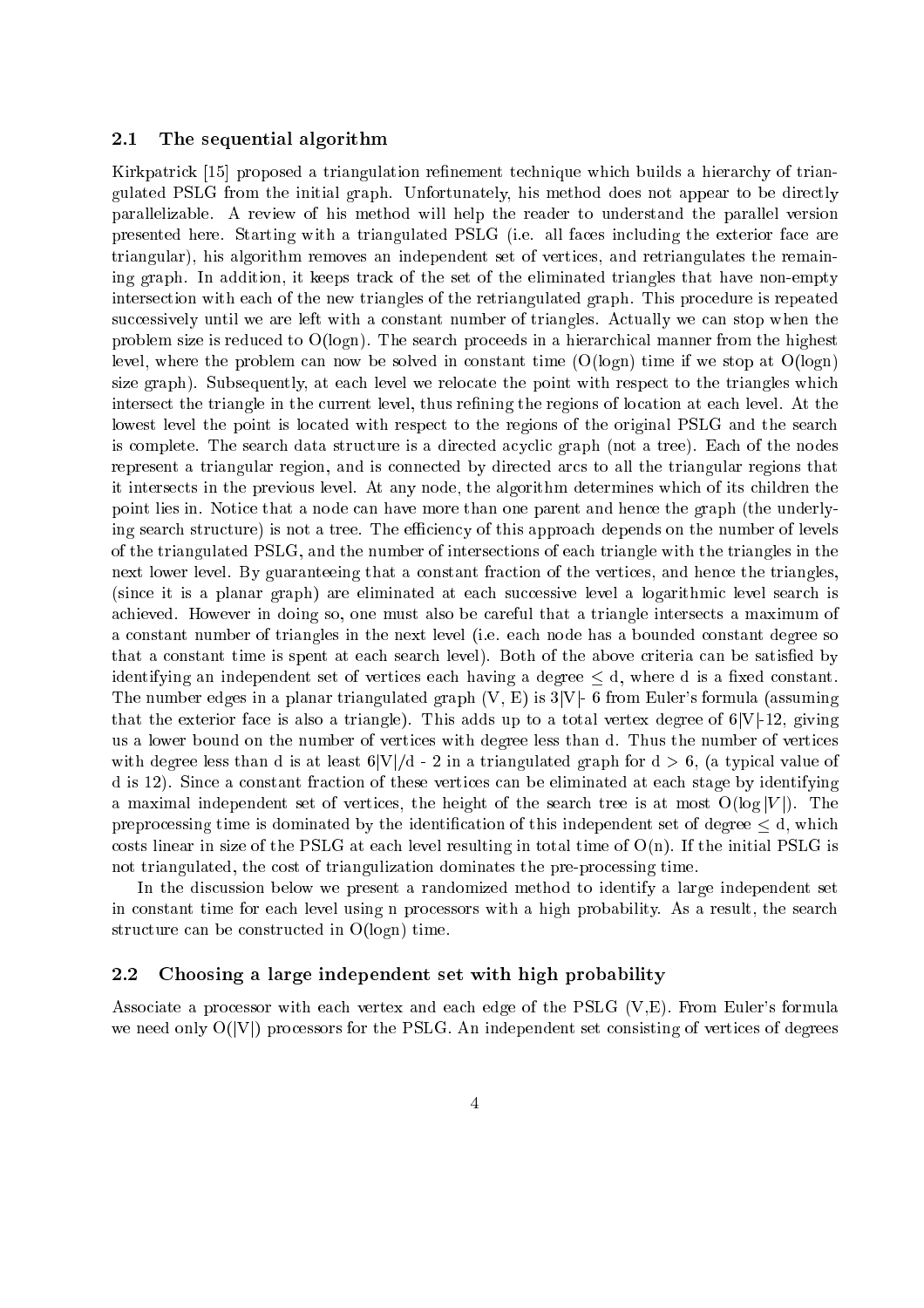less than or equal to d can be identified in the following manner.  $2$ 

### Algorithm Random-mate

Input: A PSLG in form of a doubly connected edge list (DCEL).

Output: A large independent set of vertices with degree  $\leq d$ .

(1) Identify the set of vertices with degree  $\leq d$ . This can be done in constant time using one processor for each vertex. There will be at least  $6|V|/d$  (ignoring the small onstant) su
h verti
es (from the previous dis
ussion).

(2) This has two phases :

(2a) Randomly assign a tag 'male' or 'female' with equal probability to each selected vertex from step (1). The 'males' constitute the candidates for an independent set. For each edge between two 'males' pronounce both vertices `dead' by marking their orresponding ells. This is easily done by using one pro
essor for every edge with on
urrent write apability. Note that it is very easy to get rid of the on
urrent-read feature sin
e a vertex has at most degree d and hen
e this step an be arried out in onstant number of steps (instead of exa
tly one step).

(2b) The `males' whi
h are not `dead' form an independent set.

(3) Output the set X of `males' whi
h are not `dead'. The set X is an independent set of verti
es having degree less than d.

It is obvious that the algorithm gives us an independent set whi
h is possibly smaller than the maximal independent set (a null set in the worst case for a chain of males). However, we shall show that on the average this technique will produce an independent set proportional to a constant fraction of the total number of nodes (vertices of degree  $\leq$  d) with a very high probability.

**Lemma 1** Let  $n = |V|$  and  $n_d$  denote the number of vertices with degree less than or equal to d  $(n_d \geq 6n/d \text{ from } (15])$ . There exist constants c,  $\nu$   $(0 < \nu < 1)$ , such that  $P(|X| < \nu n) \leq$  $e^{-cn}$ .

Proof: Assuming equal probabilities for a vertex being assigned a 'male' and a 'female' tag, the probability of a vertex being in the independent set is greater than or equal to  $\left(\frac{1}{2}\right)$  $\sqrt{a+1}$ e it is a set of the internal contract of the internal contract of the internal contract of the internal contract of the internal contract of the internal contract of the internal contract of the internal contract of the i has  $\leq d + 1$  neighbors). We consider an independent set  $I_3(n_d)$  of vertices which are at a distance 3 (i.e. the shortest distan
e between any two vertex in this set is three edges). Sin
e the graph had <sup>a</sup> bounded degree d, the sele
tion of ea
h vertex an prevent the sele
tion of at most dmax  $= (d-1)^+ + (d-1)^- + (d-1)$  other vertices. Thus the cardinality of this set is at least  $(1/d_{max})$ 6n/d or 6n/D (D is a constant). The event of a vertex  $v \in I_3(n_d)$  being in X (independent set) is *independent* of any other vertex in  $I_3(n_d)$ . Thus the distribution of the cardinality of the

tnis is the random-mate technique mentioned earlier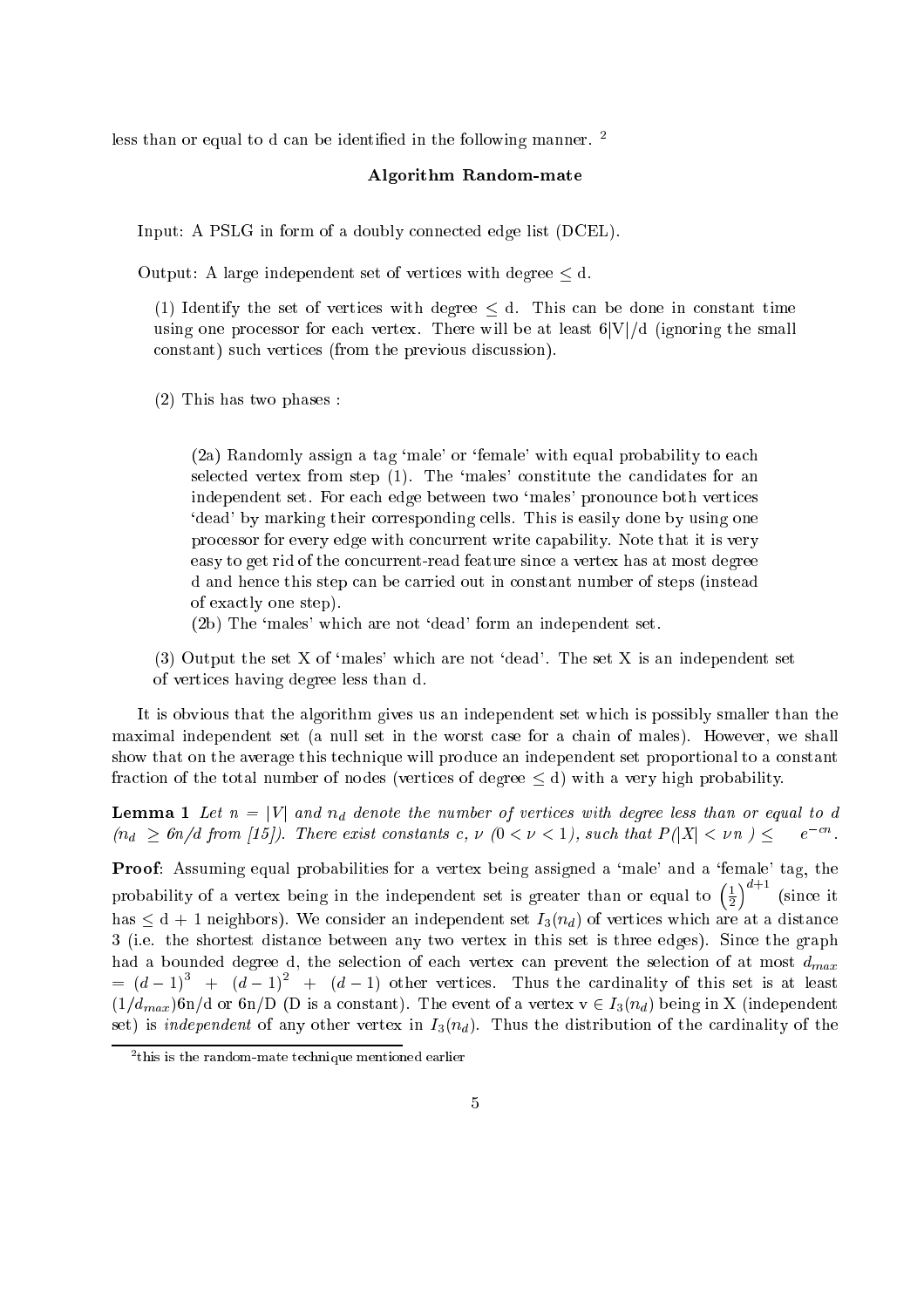independent set produ
ed by algorithm Random-mate an be bounded from below by a binomial  $\mathcal{L}$  distribution with  $\mathcal{L}$  and  $\mathcal{L}$  are proposed by  $\mathcal{L}$  $(1)$  $u+1$ , and means  $\mathbb{P}$  is a set of  $\mathbb{P}$  if  $\mathbb{P}$  is a set of  $\mathbb{P}$  if  $\mathbb{P}$  is a set of  $\mathbb{P}$ 

Using Angluin-Valiant's bounds (see equation (3) in appendix), for  $0 \in 1$ ,

$$
Prob[|X| \le (1 - \epsilon)\mu] \exp(-\epsilon^2 \mu/2)
$$

Using  $\nu = (1 - \epsilon) \delta / D$  and  $\epsilon = \epsilon^2 / (12D)$  we arrive at the required form.  $\Box$ 

#### 2.3 A parallel algorithm

We have shown that with very high probability, the size of the independent set will be greater than a constant fraction of n, which is the key to finding a logarithmic depth search structure. We present the complete **Point-Location-Tree** algorithm below

### Procedure Point-Location-Tree

(0) Let N be the number of vertices in the current stage. If  $N <$  klogn (for some fixed constant k), then halt. (then we can locate the query point in the  $O(logn)$  triangular faces in  $O(logn)$  time using a single pro
essor).

(1) Assume that the given PSLG is triangulated. (If not, then we an use the pro
edure for triangulation described in the latter sections to triangulate a PSLG in  $O(logn)$  time using  $O(n)$ pro
essors.)

 $(2)$  Choose an independent set of vertices each of which has degree  $\leq 12$  using the method described above with  $d = 12$ . Time =  $O(1)$ .

(3) Triangulate the remaining PSLG (after the removal of the independent set). Note that removal of a vertex of degree  $d$  ( $d \leq 12$ ) necessitates triangulating a simple polygon of d vertices. This can be done in constant time using 1 processor for each polygon.

(4) Determine for ea
h of the new triangles (
reated in step 3), whi
h of the old triangles it intersects. This can also be done in constant time using one processor for each of the new triangles using on
urrent read.

(5) go to (0)

**THEOLEM I** Algorithm **I Gille-Location-Tree** runs in O way by time using O(n) processors und O(nloglogn) spa
e in a CREW PRAM model. Furthermore, if the input PSLG is triangulated, we can reduce the processor bound to  $O(n/logn)$  without increasing the asymptotic running time of the algorithm.

**Proof**: Each of the steps at any level of recursion of the algorithm can be done in constant time using  $O(n)$  processors. From Lemma 1, there exist constants  $\nu$  and c such that the probability of reducing the problem by a constant fraction  $(1 - \nu)$  is very high. Let  $n_i$  denote the problem size  $\begin{array}{ccc} \text{(b)} & \text{(c)} & \text{(d)} & \text{(e)} & \text{(f)} & \text{(g)} & \text{(h)} & \text{(h)} & \text{(i)} & \text{(j)} & \text{(j)} & \text{(k)} & \text{(l)} & \text{(l)} & \text{(l)} & \text{(l)} & \text{(l)} & \text{(l)} & \text{(l)} & \text{(l)} & \text{(l)} & \text{(l)} & \text{(l)} & \text{(l)} & \text{(l)} & \text{(l)} & \text{(l)} & \text{(l)} & \text{(l)} & \text{(l)} & \text{(l)} & \text{(l)} & \text{(l)} & \text{(l)} & \text{(l)} & \text{($ show that after O(logn) stages, the problem size is less than O(logn) with very high likelihood. From lemma 1,  $P[n_i \leq (1 - \nu)n_{i-1}] \geq 1$ -  $n^{-cK}$  for  $n_{i-1}$  Klogn for some constant K. The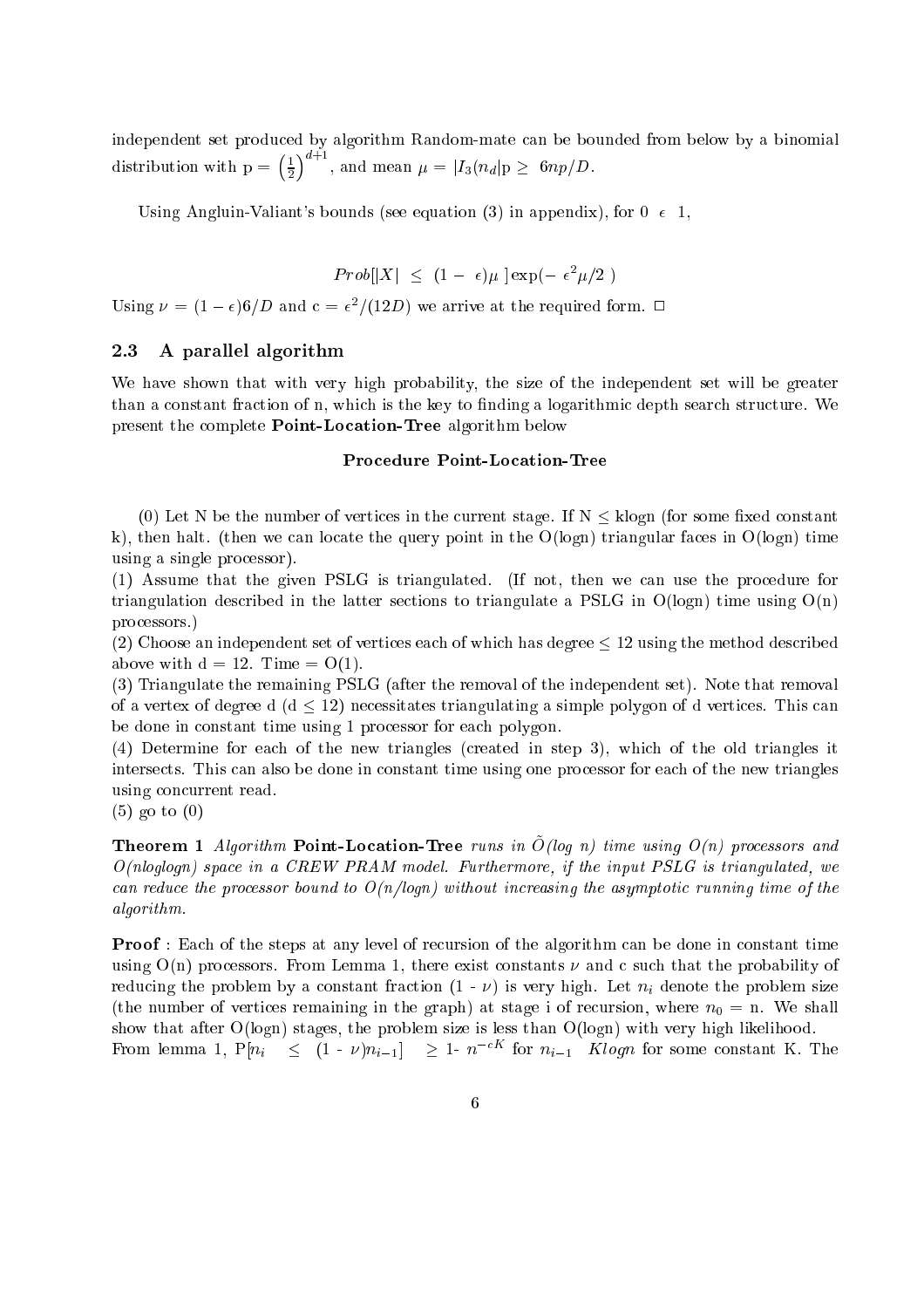probability that this fails to hold in any level  $1 (1 \leq i \leq \log_{1/(1-\nu)} n)$  is less than  $n$  if the lor any  $\delta$ 0. We abort the algorithm if the number of vertices is greater than Klogn after the last stage and re-run the entire procedure. The argument for space is similar to the sequential case. We need an extra O(loglogn) factor space for the triangulation procedure.

If the input PSLG is triangulated, the number of operations performed is linear in n (follows from the sequential algorithm) and hen
e by Brent's slow-down pro
edure and using the loadbalancing scheme of Cole and Viskin [9] or the randomized scheme of Miller and Reif [17], the processor bounds can be reduced to  $O(n/logn)$  without affecting the asymptotic run-time.  $\Box$ 

 $REMARK: Dadoun and Kirkpatrick [10] show that their algorithm runs in O(logn) expected$ parallel time. However they do not extend their analysis for the high-probability bounds which is also O(logn) as shown in the previous theorem.

**Corollary 1**: Given a planar subdivision S, consisting of  $O(n)$  vertices, we can locate  $O(n)$  $q$ uery points in  $O(10g)$ n, time using  $O(1)$  processors.

**Proof:** Follows immediately from the previous discussion.  $\Box$ 

A direct application of this result leads to the improvement in performance of Aggarwal et al. [1] two-dimensional Voronoi diagram algorithm.

**Corollary 2**: The Voronoi diagram of a set of  $O(n)$  points on a plane can be constructed in O(log<sup>2</sup> n) expe
ted running time using O(n) pro
essors in a CREW PRAM model.

**Proof**: Aggarwal et al. [1] uses a divide and conquer algorithm, where in each of the logn stages of recursion we need to perform point location simultaneously for  $O(n)$  vertices. Since their planarpoint location needs O(log<sup>-</sup>n) time, the overall algorithm runs in O(log<sup>-</sup>n) time. Using our randomized planar-point location algorithm, the expected running time of algorithm is  $O(\log|n)$ .  $\Box$ 

# 3 Constru
ting The Plane-Sweep Tree In O(log n) Parallel Time Using Randomization

There are many problems in computational geometry whose optimal sequential algorithms use the plane-sweeping paradigm. Aggarwal et al. [1] had proposed a data-structure, which they call **plane**sweep-tree. Using this, they were able to solve a number of problems efficiently (such as planar point location and triangulations among others) in parallel using a linear number of processors. This data-structure is similar to the **segment-tree** (proposed by J. Bentley and is also discussed in  $[18]$ , the intervals of which are induced by the projection of the endpoints of the input set of segments on one of the axes. This was used to emulate the plane-sweeping paradigm. The idea of using the plane sweep tree was later further developed by Atallah and Goodrich [3]. We shall review some definitions and results from their papers as they relate to our work.

### 3.1 Review of plane-sweep tree

Let T be a complete binary tree with its leaves corresponding to the  $2e + 1$  intervals formed by projecting the 2e endpoints of a given set of e line segments onto the x-axis. Associated with each node v in the tree is an interval  $[a_v, b_v]$  on the x axis corresponding to the union of intervals of its des endants. Let van de vertice van de verties word in de van de van de van de van de van de van de van de va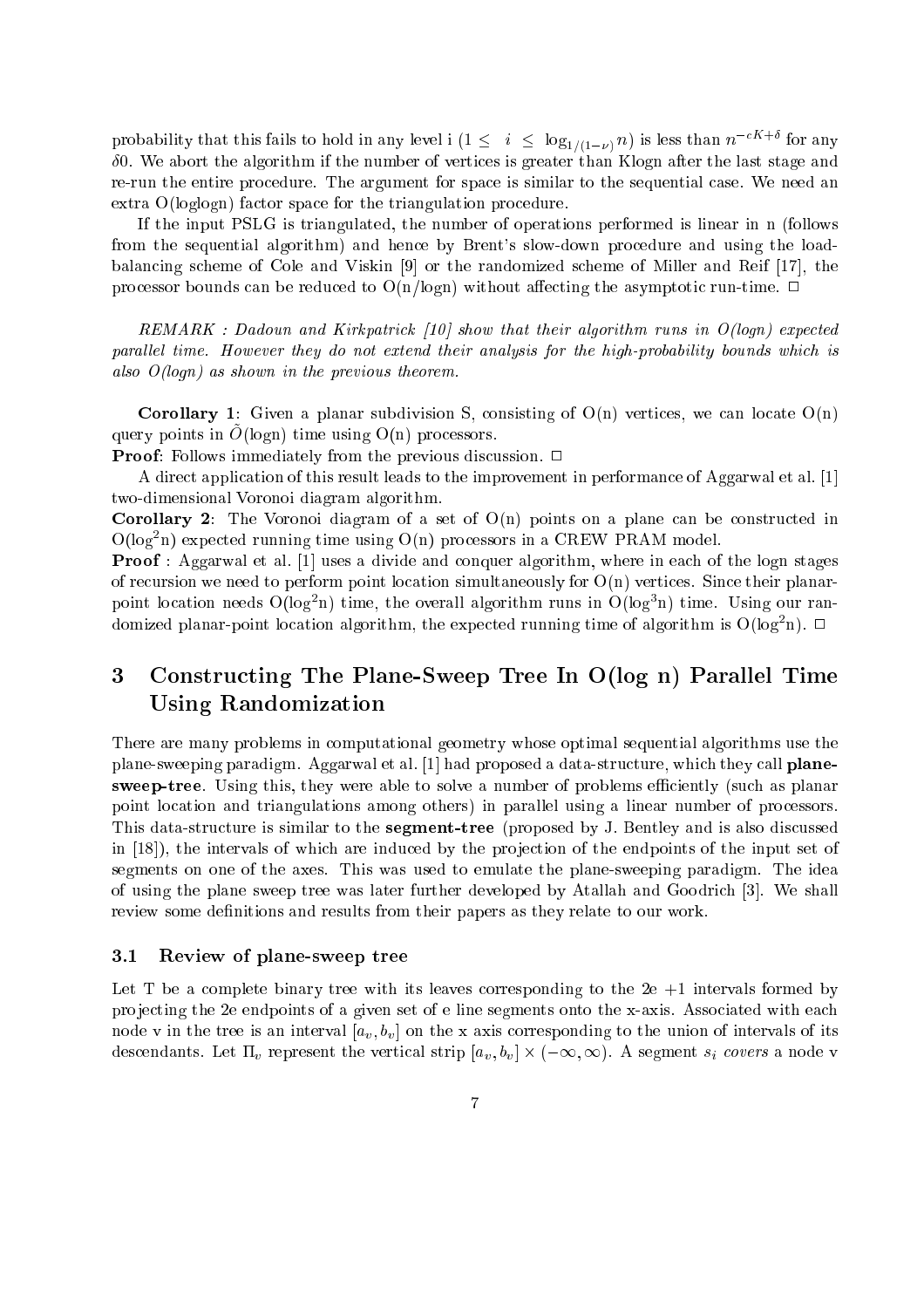in T if its projection  $X(s_i)$  on the x-axis spans the interval  $[a_v, b_v]$  (corresponding to v) but does not span the interval of v's parent node. It can be easily shown that no segment  $s_i$  covers more than 2 nodes at any level and hen
e no more than O(log n) nodes of the tree.

For each node v of T, we keep track of the the following properties:

 $H(v) = \{s_i \mid s_i \text{ covers } v\},\$  $W(v) = \{s_i \mid s_i \text{ has at least one endpoint in } \Pi_v\}.$  $L(v) = \{s_i \mid s_i \in W(v) \text{ and } s_i \text{ intersects the left boundary of } \Pi_v\}.$  $R(v) = \{s_i \mid s_i \in W(v) \text{ and it intersects the right boundary}\}.$  $I(v) = \{s_i |$  the left endpoint of  $s_i$  is in  $\Pi_{left(v)}$  and the right endpoint is in  $\Pi_{rightful(v)}$ .

If the given set of segments are non-intersecting (as in the case of a polygon), then these sets are completely ordered on y coordinate. The above quantities are computed while constructing the plane-sweep tree, which are used to search for segments directly above or below a given query point.

Multilocation : Given a plane-sweep tree, this procedure locates for each input point p, the segment in  $H(v)$  which is directly above (or below) p for all vertices v in the tree such that p belongs to the interval  $\Pi_v$ .

Augmented Plane sweep tree : This is a data stru
ture obtained from a plane sweep tree by adding pointers to every node such that given the position of an element in any node, its position in the parent node can be located in an additional constant time. (For readers familiar with fractional as
ading, this data stru
ture enables us to perform that.)

#### $3.2$ Development of the new data-structure

Fact 1 (Atallah and Goodrich [3]) Multilocation of any query point can be done in O(logn) sequential time in an augmented plane-sweep tree.

The prepro
essing ost of building this data-stru
ture was O(log<sup>2</sup> n) time using O(n) pro
essors and O(niogn) space. Consequently, the above-mentioned problems needed  $\Omega(\log^2 n)$  time. Atallah and Goodrich [3] improved the preprocessing time for constructing the plane-sweep tree to O(lognloglogn) using parallel merging techniques of Borodin and Hopcroft [4] while keeping the number of processors and the space requirement unchanged. The dependence of their approach on parallel merging an be summed up in the following manner :

Fact 2: The Plane-Sweep Tree of k segments can be constructed in  $O(f(p,k))$  time using p processors ( $p \ge k$ ), where  $f(p,k)$  denotes the time complexity of merging two sorted lists of  $O(k)$ elements using p pro
essors.

Sin
e f(k,k) = -(loglogk) (see Valiant [23℄ and Borodin and Hop
roft [4℄), the bound O(lognloglogn) of Atallah and Goodrich's Build-Up algorithm for plane-sweep tree follows. Moreover, it enables us to state a useful lemma:

**Lemma 4** The Plane-Sweep tree of n seqments can be constructed in O(log n) time with  $O(n^{1+\epsilon})$ processors using Atallah and Goodrich's [3] approach.

The proof follows from the well known result (Valiant [23] and Borodin and Hopcroft [4]) that two sorted lists of  $O(n)$  elements can be merged in constant time using  $n^{++}$  processors. Using  $I(D,K)$  $= O(1)$  in Fact 1 yields the required result.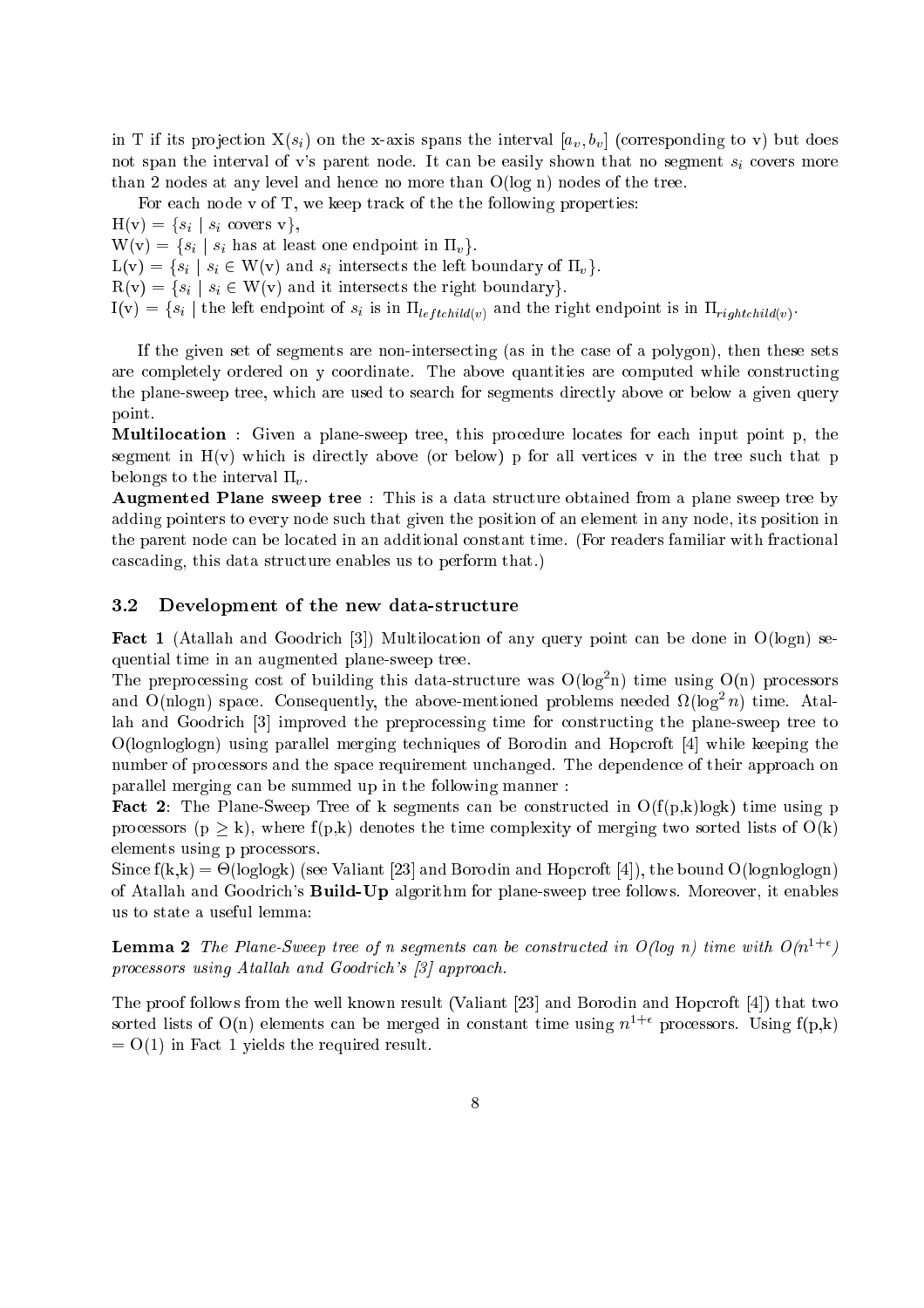An important common characteristic of Atallah and Goodrich's [3] algorithms is that the time complexity is dominated by the preprocessing cost. More specifically, given the precomputed datastructure, triangulation and planar-point location can be done in  $O(logn)$  time using n processors in a CREW model. Thus, it is worthwhile to try to improve the preprocessing time to  $O(logn)$  so that the overall running time of the algorithms can be reduced to  $O(logn)$ . Our approach avoids merging two  $O(n)$  size lists by using random sampling to build up a new data-structure called the Nested-Plane-Sweep tree in O(logn) time with very high probability. The overall running time of our algorithms is O~ (logn) with O(n) pro
essors.

We shall now give an outline of our method, which will be formalized thereafter. The techniques used are similar to the random sampling used in the Flashsort algorithm of Reif and Valiant [21]. The use of random-splitting is extended to two-dimensions. For this, we hoose randomly a sample of  $\sqrt{n}$  segments from the given set of n segments. (We shall later see that, we choose only  $n^{\epsilon_0}$  size sample,  $0 < \epsilon_o < 1$  and the actual value of  $\epsilon_o$  will be less than 1/13. All the arguments in this this section apply for any  $\epsilon_o$  which has been set to 1/2 for ease of presentation.) Every segment nas an equal propability i.e.  $\rightarrow$  $n \quad \text{or} \quad \text{or} \quad \text{or} \quad \text{or} \quad \text{or} \quad \text{or} \quad \text{or} \quad \text{or} \quad \text{or} \quad \text{or} \quad \text{or} \quad \text{or} \quad \text{or} \quad \text{or} \quad \text{or} \quad \text{or} \quad \text{or} \quad \text{or} \quad \text{or} \quad \text{or} \quad \text{or} \quad \text{or} \quad \text{or} \quad \text{or} \quad \text{or} \quad \text{or} \quad \text{or} \quad \text{or} \quad \text{or} \quad \text{or} \quad \text{or} \quad$ of Atallah and Goodrich [3] on this sample of  $\sqrt{n}$  segments using O(n) processors. The randomly chosen set of  $O(\sqrt{n})$  segments partitions the plane into  $O(\sqrt{n})$  disjoint regions (proof follows later). Each of the remaining O(n) segments is located (using the multilocation algorithm of Atallah and Goodrich) in the  $O(\sqrt{n})$  regions, in  $O(\log n)$  time, using n processors. Though each segment may be divided into a number of smaller segments by the intervals indu
ed by the plane-sweep tree of the sample set, the expected number of segments in each region will be shown to be  $O(\sqrt{n})$  and less than  $O(\sqrt{n}\log n)$  with very high probability. The algorithm can now be applied recursively to the sub-problems in each of the  $O(\sqrt{n})$  sub-regions, resulting in a recurrence equation of the form  $1 \, (10) = 1$  $\sqrt{n}\log n$  + O(logn) which has a solution  $T(n) = O(log n)$ . A step-wise description of the algorithm is given below.

#### Pro
edure Nested-Sweep-Tree

Input: Set S of non-intersecting line-segments  $l_1, l_2, ..., l_n$  in a plane.

(1) Choose a set of  $\sqrt{n}$  segments randomly from the original set. Each segment is selected with equal probability of  $\rightleftharpoons$ .

 $(2)$  Use the **Build-up** and **Augment** algorithms of Atallah and Goodrich  $[3]$  to construct the augmented plane sweep tree. Time =  $O(logn)$ , Space =  $O(\sqrt{n} \log n)$ .

(3) Locate the n -  $\sqrt{n}$  segments in the plane sweep tree i.e. identify the region (the  $O(\sqrt{n})$  regions) into whi
h the sample set divides the plane) where ea
h of the segments lie. Note that a segment may lie in more than one region in which case it is broken into a number of smaller segments each of which lies in only one region. This step uses Atallah and Goodrich's [3] multilocation algorithm. The segments which lie completely within a region can be located using the algorithm directly. However segments that cross the boundaries can be split into  $O(\sqrt{n})$  broken segments (in the worst ase) are lo
ated using a s
heme des
ribed later.

(4) If the number of segments in any region is more than a threshold, then apply pro
edure Nested-Sweep-Iree to each of these regions. (the threshold can be chosen to be  $O( \log^2 n)$  for some nonnegative integer r).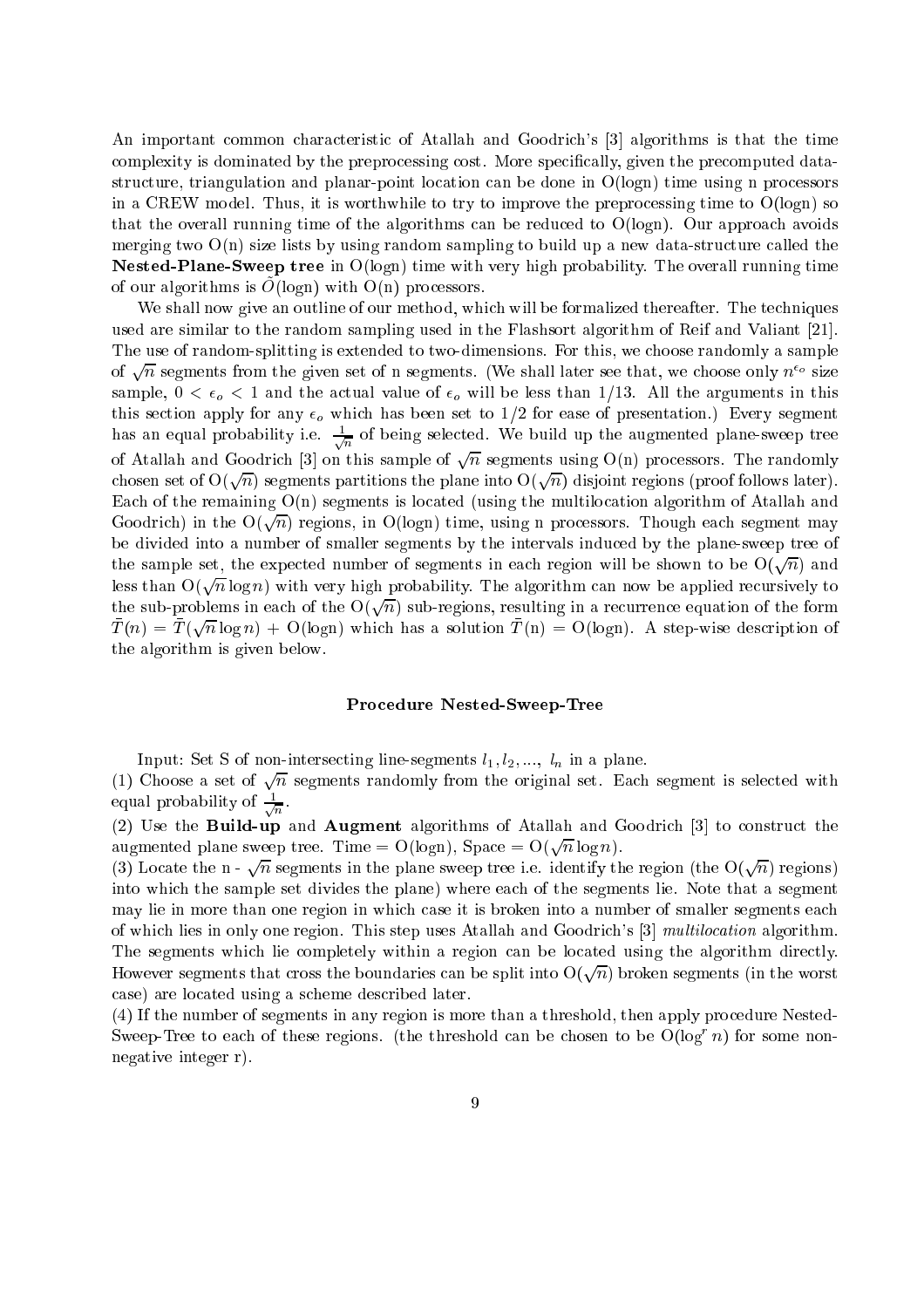

Figure 1: The skeleton of a plane-sweep tree. The circled nodes have portions of the segment s-t (
orresponding to the intervals overed by the nodes).

Step 3 needs further explanation. For this, we need a few probabilistic lemmas which bound the size of each subproblem and the total size of all the subproblems at any level of recursive call.

#### 3.3 Random-sampling methods and probabilisti bounds

**Lemma 3** The Plane-Sweep tree of the random sample of  $\sqrt{n}$  segments divides the plane into less that or experience the  $\sim$  $\sqrt{n}$  trapezoidal regions.

**Proof**: Assuming distinct endpoints there are  $2\sqrt{n}$  vertical segments through the endpoints, each of whi
h an be shared by 3 su
h trapezoidal regions (see Figure 1). Moreover ea
h trapezoidal region is bounded by at most two vertical segments. Thus, there are at most  $3\sqrt{n}$  such regions.  $\Box$ 

To bound the number of segments lying in a given trapezoidal region, we lassify the segments into two groups:

(a) Segments that have at most one of their endpoints inside the region.

(b) Segments that lie ompletely within the region.

(a) The segments that lie partially in the region interse
t either the left boundary, or the right boundary or both boundaries of the region. Consider an ordered list of the segments  $L_U(i)$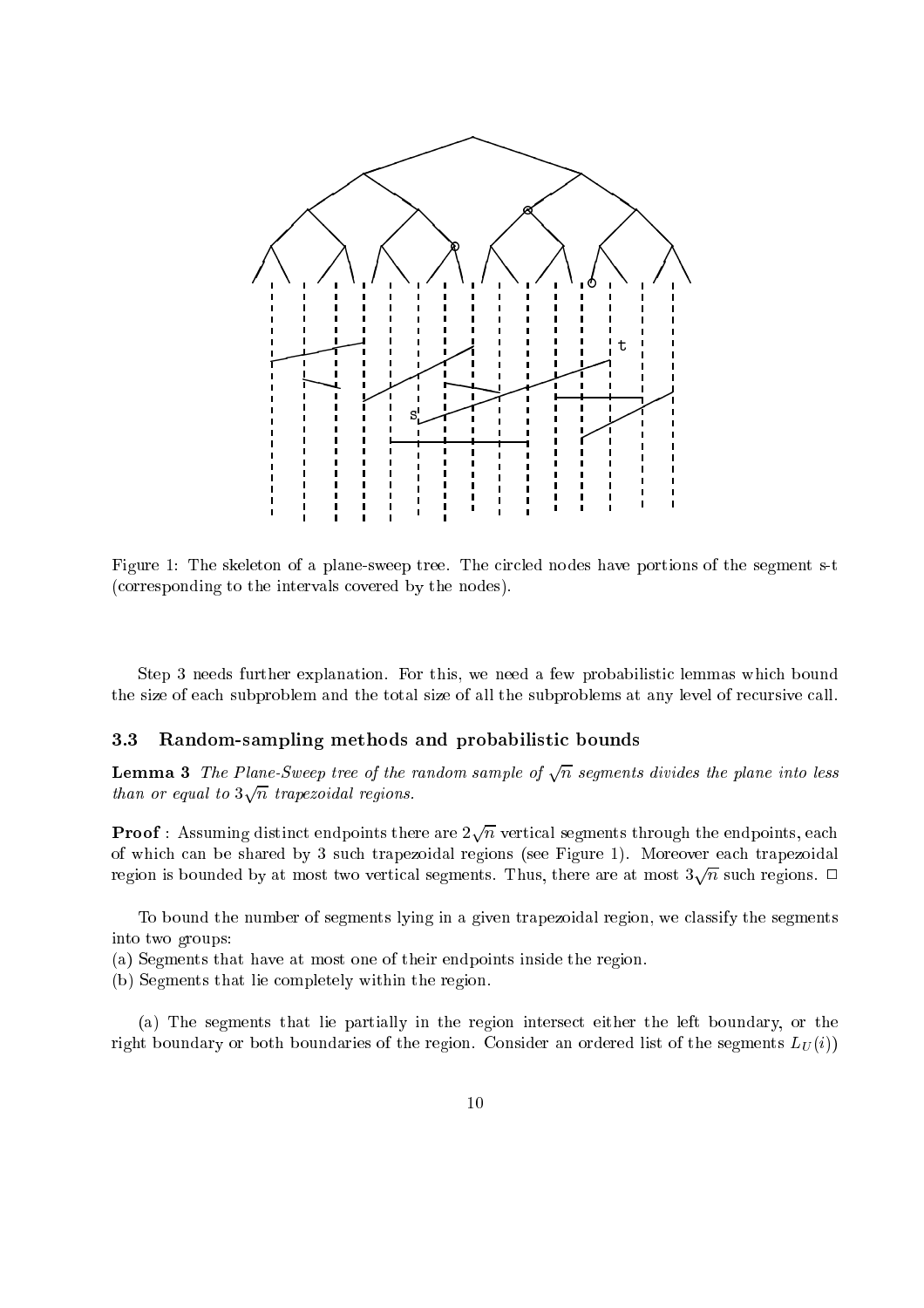intersecting the vertical segment passing through an end-point in the upward direction. These segments can be completely ordered w.r.t. the ordinate (on y). The probability that this ordered nst exceeds in is less than  $11 = -5$  $\frac{1}{n}$ ) because each segment has probability  $\frac{1}{\sqrt{n}}$  $n \quad \circ$ the sample. Let us denote by  $E_i$  the event that  $m < k\sqrt{n}\log n$  (for some  $k > 1$ ) for a fixed endpoint i. The probability that the event occurs for any end-point (and there are 2n such end-points) can be upper-bounded by  $\sum_{i=1}^{2n} e^{-k \log n}$ . For  $k > 2$ , the event that the ordered list of line segments  $L_U(i)$  is less than k $\sqrt{n}$ logn for all i (which is the complement of the previous event) holds with very high likelihood. Thus the number of segments intersecting any boundary is less than  $O(\sqrt{n}\log n)$ with high likelihood (this is only a subset of the previous event).

Moreover, the expected number of line segments that intersect a boundary can be upper-bounded by  $\sqrt{n}$  (mean of geometric distribution). Note that the random variables representing the number of segments interse
ting ea
h of the regions are not independent. Sin
e the expe
tation of the sum is the sum of expe
tation, the total number of su
h segments over all the regions is expe
ted to be  $\leq 12n$  (since a trapezoid has at most two vertical segments going up and two going down and there are  $\langle 3\sqrt{n}$  trapezoids). It follows that, the probability that the total number of lines intersecting all the trapezoids exceeds  $k_{max}$  ( $k_{max} > 24$ ) is less than 1/2. This implies that by repeating the experiment of choosing  $\sqrt{n}$  segments clogn times, the probability of failure (where a success is the event that the total number of intersections is less than  $\kappa_{max}$ n) is less than  $\frac{1}{nc}$ .

If we choose independently  $p(n) = O(logn)$  sets of samples, one of them is good with very high likelihood. However, to determine if a sample is 'good', we would have to carry out step 3,  $O(logn)$ times each of which requires  $O(logn)$  time (such a method is described in section 3.4). Instead, we try to estimate the the number of segments intersecting a trapezoid  $T_i$  using only a fraction of the input segments. For example, we can choose  $c_0 \cdot n / \log^\sim n$  (for some fixed integer  $a > z$  and a onstant of (which will be determined to the required from the algorithm probability of the algorithm) of the input segments randomly for the jth sample,  $R_j.$  Let  $X_i^s$  is the number of segments intersecting trapezoid  $T_i$  corresponding to sample  $R_i$ ,  $1 \leq j \leq b \log n$  (b is fixed integer greater than 0) and  $A_i^j$ be the number of segments intersecting  $T_i$  out of the n/log<sup>d</sup> n randomly chosen input segments for the same sample. Clearly,  $A_i^s$  is a binomial random variable with parameters  $c_0 \cdot n / \log^\infty n$  ,  $X_i^s/n$ . Assuming that  $X_i^j$  is greater than  $\bar{c} \cdot \log^{d+1} n$ , for some constant  $\bar{c}$ , we can apply Chernoff bounds (see appendix) to tightly bound the estimates within a onstant multipli
ative fa
tor. Sin
e we do it only for  $1/ \log$   $n$  of the input segments, the total work done for the O(logn) random subsets does not change the total work done (which we shall show to be O(nlogn) in the next section). (Note that  $X_i^j < \bar{c} \log^a n$ , it is an easy case since  $\sqrt{n} \cdot p \log^a n = o(n)$ .

More formally, by invoking Chernoff bounds (see Appendix equations (1) and (2)), for any  $\alpha$  $0$  ( $\alpha$  is a function of  $c_0$ ), there exists a  $c_1$ , independent of n,

$$
\begin{array}{rcl}\n\text{Prob}(A_i^j \leq \alpha c_1 X_i^j / \log^d n) & \leq 1/n^{\alpha} \text{ and} \\
\text{Prob}(A_i^j \geq c_2 \alpha c_0 \cdot X_i^j / \log^d n) < 1/n^{c_0 \alpha} < 1/n^{\alpha} \text{ (for } c_0 1).\n\end{array}
$$

From the last two inequalities,  $X_i^j$  is bounded by  $L^j = A_i^j \log^{\alpha} n / c_o c_2 \alpha$  from below, and  $U^j$  $=$  by  $A_i^{\alpha} \log^{\alpha} n/c_1 \alpha$  from above. With appropriate changes in the constants, this condition holds with high likelihood (as defined in section 2.1) for all  $X_i^s$  simultaneously. We do the procedure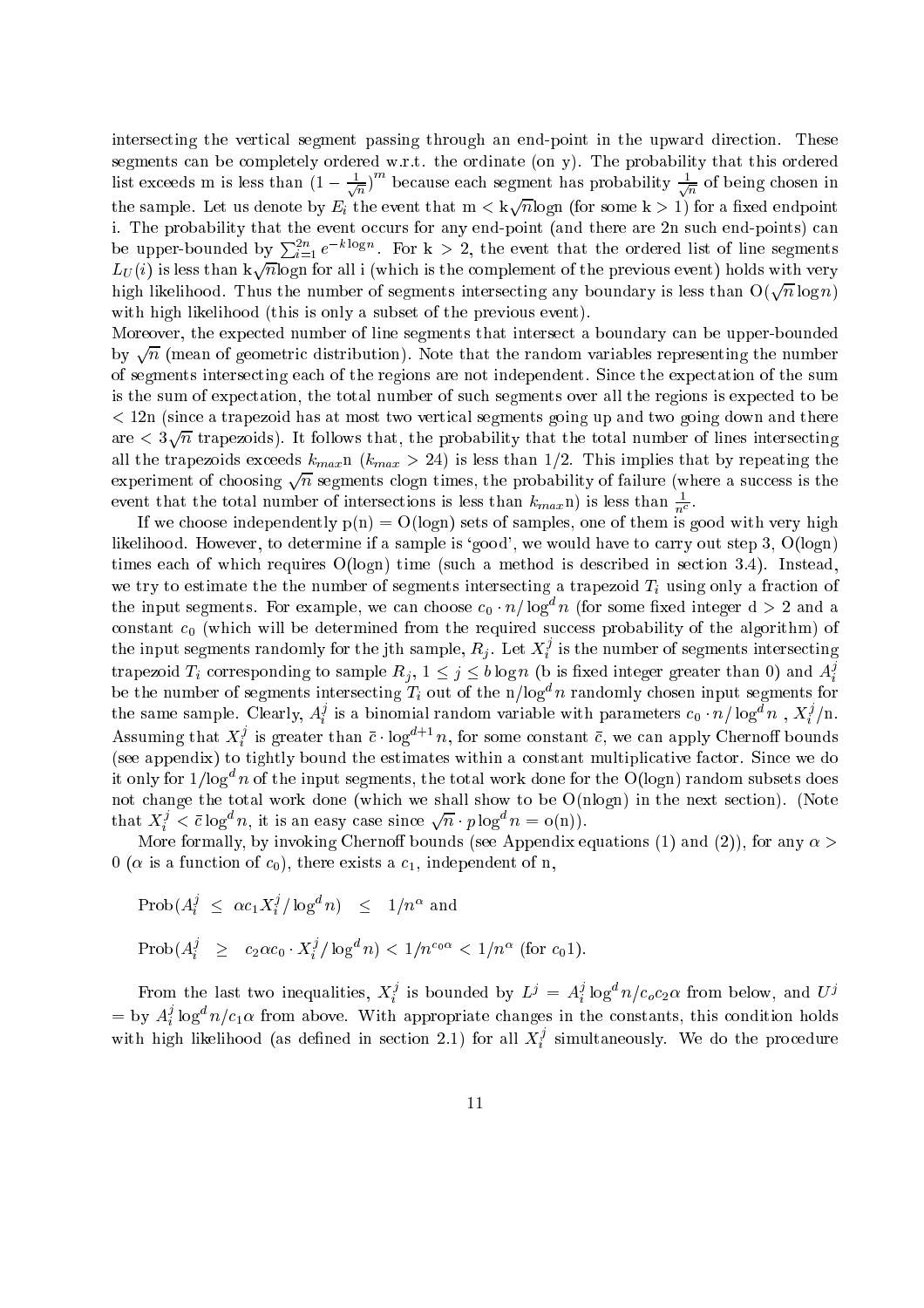

Figure 2: Segment a-b is multilo
ated in the trapezoidal regions labeled T1, T2, T3, T4.

(described in the next section) simultaneously for all the samples  $R_j$  and choose the sample  $R_{j_o}$ using the following simple test:

#### Algorithm Sample-sele
t

(Let  $N^j = \sum A_i^j$  and the let actual number of intersections be denoted by  $T^j$  and the upper and lower bounds obtained from  $N'$  by  $U'$  and  $L'$  respectively).

If  $\kappa_{total}$  in  $>$  0<sup>3</sup> under accept sample  $\kappa^j$  (since  $\kappa_{total}$  in  $\epsilon$   $\geq$  0<sup>3</sup>  $\geq$  1<sup>3</sup>), else

if  $k_{total}n \leq L^j$  then the sample is 'bad' (since  $k_{total}n \leq L^j \leq T^j$  $\leq$   $T^j$ , else

If  $L^j \leq k_{total}n \leq U^j$ , then accept the sample  $R^{j\sigma}$  for which  $E^{j\sigma}$  is minimum. Since both  $\kappa_{total}$  and  $T$  is the in this interval this guarantees that  $T^{\circ} \leq c_3 \cdot \kappa_{total}$  where  $c_3 = U'/L'$  which is a constant.

Recall, that from our earlier discussion at least one of the samples would satisfy conditions 1 or 3 with very high likelihood.

(b) The  $O(\sqrt{n})$  sub-divisions are trapezoidal (see Figure 2) regions which can be specified by at most four segments. Thus, there are  $O(n^4)$  potential trapezoids of which only  $O(\sqrt{n})$  were chosen in the random sample (Lemma 3). We shall call a trapezoid "good" if it has less than  $O(\sqrt{n}\log n)$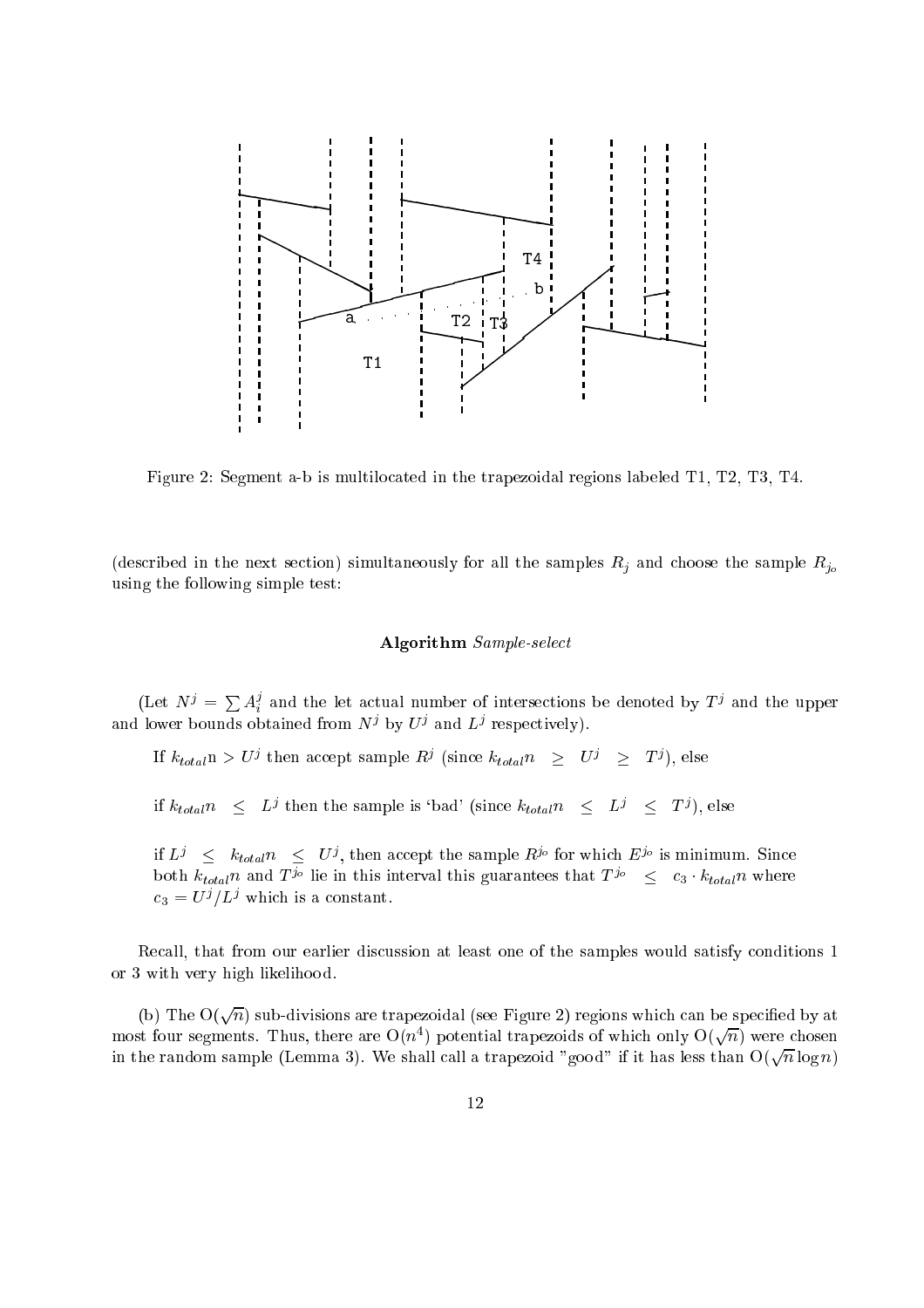segments within it and "bad" otherwise. Since the probability that any chosen trapezoid containing more than in segments is less than (1  $\rightarrow$  $\frac{1}{n}$ ) , the bounds of (a) hold. Thus all the chosen trapezoids are "good" with very high probability (the number of potential trapezoids from  $\sqrt{n}$  segments is less than  $n^-$ ). The total number of segments lying within all trapezoids is obviously less than n (from the input size).

We can summarize the above observations in the following lemma:

**Lemma 4** There exist constants  $\alpha$ ,  $\bar{c}$  such that the probability of any one of the  $O(\sqrt{n})$  trapezoidal regions containing more than  $O(\bar{c} \alpha \sqrt{n} \log n)$  segments (or more appropriately broken segments) is less than n ° . Moreover, the total number of such segments over all trapezoidal regions is less than  $k_{max}$ n with very high likelihood.

The success of the recursive calls at any level can be argued in an identical manner except that we allow the probability of success at level i to diminish to  $1 - n^{-1/2}$   $\alpha$ . For example, in level i, we do the resampling only logn/2<sup>i</sup> times.

### 3.4 Partitioning segments into trapezoidal regions

We shall use a *locus-based* approach to solve this problem. This approach involves considering each query as a higher dimensional point and partitioning the underlying spa
e into regions providing the same answer. Thus the query problem is reduced to a point location problem, given sufficient prepro
essing time and spa
e. The problem at hand involves prepro
essing the trapezoidal subdivisions (indu
ed by the sample) in su
h a manner that given the end-points of any segment we should be able to list the regions it intersects in  $O(logn)$  time using  $\lceil k / \log n \rceil$  processors where k is the number of regions that it intersects. We shall show that the preprocessing for n segments can be done in  $O(10g)$  time using  $O(n)$  processors, where c is a fixed constant. Thus we can choose any sample of size less than  $n_{\text{1}}$  .

Since the input segments are non-intersecting, these can only extend between regions where there exists a 'clear-path' which does not intersect any other sample segment. It must also be clear that there can exist more than such 'clear-path' between two regions. Our objective is to partition the plane into regions (equivalent classes), such that given any fixed pair of such regions (where the end-points of a segment lies), the regions that the segment intersects can be pre-determined. The boundaries of these `
lear-paths' are straight-lines joining verti
es of the trapezoidal subdivisions and the equivalent regions are intersections of the half-spaces defined by these boundaries. Since we need a fast preprocessing procedure, we shall settle for a finer partition of space (i.e. more than one pair of partitioned region may interse
t exa
tly the same set of trapezoids). If n is the size of the trapezoidal regions, there are  $O(n)$  vertices which gives rise to at most  $O(n^2)$  boundary conditions which are straight lines joining every pair of vertices. Some of them may intersect sampled segments and hence are not boundaries of 'clear-paths' but it doesn't affect our procedure since they would only make the partition more line (see Figure 3 for an illustration). These  $O(n^2)$  lines can intersect in  $O(n)$  ) vertices, giving rise to a  $O(n)$  regions in the partition. This implies that there are  $O(n)$ possible pairs of regions where end-points of a segment could lie and one can pre-compute for each  $\sup$  pair which trapezoids the corresponding segment intersects using  $O(n^*)$  processors in  $O(\log n)$ time.

For the point location problem, we use a pre-processing scheme similar to Dobkin and Lipton  $[11]$ . The following result is a straightforward consequence of their paper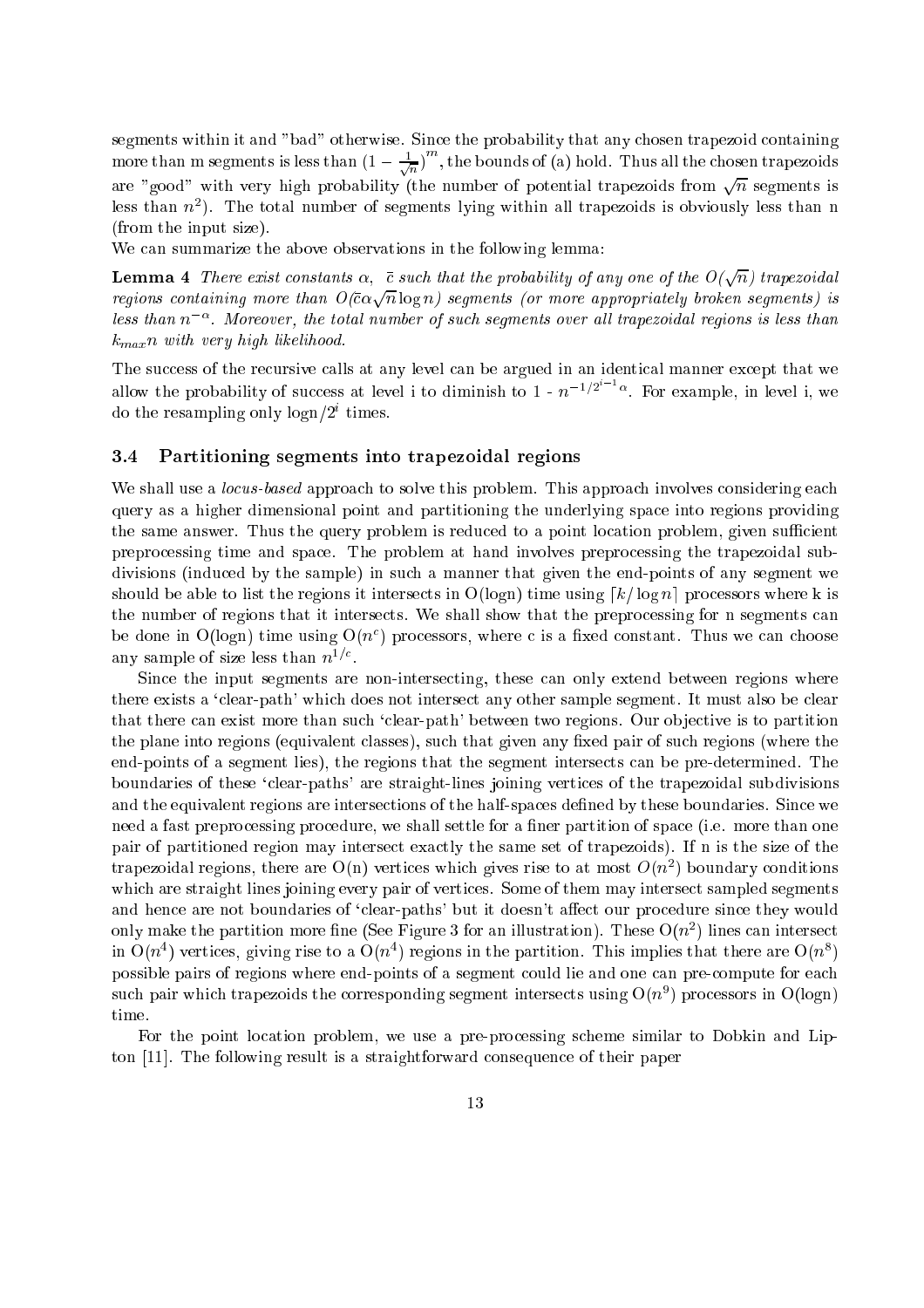

Figure 3: There is a clear path between regions A and B where as there cannot be a segment with end-points in regions  $C$  and  $B$ . This redundant partitioning does not affect the asymptotic omplexity of the algorithm.

**Lemma 5** Given a set of m line segments in a plane, it is possible to preprocess them in  $O(logm)$ time time using  $O(n\tau)$  processors such that point-tocation for any query point can be aone in  $O(10qm)$  time. The space needed is  $O(m<sub>3</sub>)$ .

**Proof:** We merely mimic the sequential algorithm. After computing all possible pairs of intersec $t$  tions in  $O(1)$  time using  $O(m^2)$  processors, we project the intersection on the x-axis and for each interval we compute the total ordering of the lines in  $O(logm)$  time using m processors for each of the intervals. Thus the space required is  $O(m^2)$ .  $\Box$ 

Be
ause of this pre-pro
essing there is an in
rease in the number of regions from what we mentioned in the previous paragraph. Ea
h region is now a trapezoid (
an also be a triangle) and there are O( $n<sup>3</sup>$ ) regions. Accordingly we require O( $n<sup>3</sup>$ ) processors to pre-compute the possible interse
tions. Sin
e ea
h region is a trapezoid, we hoose a sample point in ea
h trapezoid to do the pre-computing part. We make a table corresponding to each pair of regions containing the trapezoids the corresponding segment intersects. For any input segment, we first do the point location for its end-points and then perform another search on this ordered pair of regions. Clearly the whole pro
edure is a onstant number of binary sear
hes and takes O(logn) time. We an also store the number of intersecting trapezoids for each entry, so that we can allocate the required number of processors corresponding to each segment to list the intersecting trapezoids (using a prex sum).

Thus we can state the main result of this section as follows :

**THEOLEM 2** Algorithm Nested-Flane-Sweep-tree runs in O\tog n) time and O\nloglogn) space using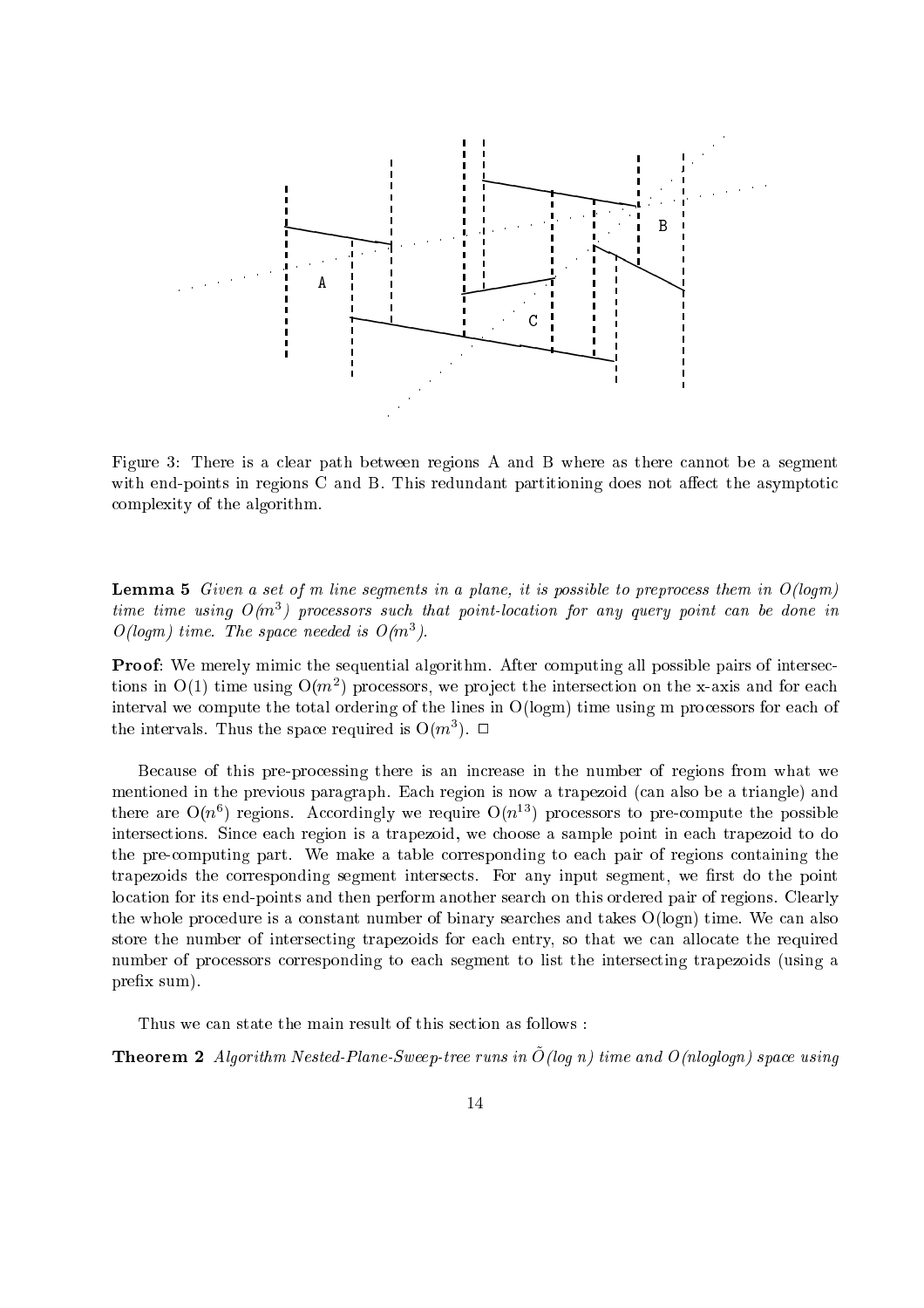#### $O(n)$  processors in a CREW PRAM model.

**Proof**: Since steps 1, 2 and 3 run in O(logn) time, we have the following recurrence equation for  $I$  (ii), the expected time complexity of the algorithm  $\cdot$ 

$$
\overline{T}(n) = O(\log n) + (1 - n^{-\alpha})\overline{T}(n^{1-\epsilon}\log n) + n^{-\alpha}\overline{T}(n - n^{\epsilon})
$$

The solution of this recurrence equation gives  $T(H) = O(\log n) + 1$ ow order terms. From our previous discussion  $\epsilon > 1/13$ .

At this point we have shown that with sufficient number of processors, the algorithm executes in expected  $O(logn)$  time. Since the number of (broken) segments can increase by a constant factor  $(k_{max})$ , this could increase the input size by a polylogarithmic factor over O(loglogn) levels. Consequently, the processor bounds would have to increase by the same factor (from being linear) to achieve the time bound of  $O(logn)$ . To avoid this, we make the following modification in the algorithm. After partitioning the segments into the trapezoidal regions (using the pro
edure in section 3.4), we group the segments into two categories:

- (a) Segments (part-segments) that have at least one end-point in the region
- (b) Segments that span the region (horizontally)

Notice that number of segments of type (a) is less than 2n and the segments of type (b) in a region i,  $\beta$  can be completely ordered (with respect to y-coordinate). While performing multilocalion, a straight-forward binary search suffices for ordered segments in  $S_i$ . Consequently, we do not further pre-process the segments in  $S_i$ , i.e. we can leave them out from further recursive calls. Thus, the total size of the subproblems at any level of the recursive call is no more than 2n. Processor allo
ation is a
hieved by simply setting pro
essors in a region equal to the number of end-points lying in it. This shows that the algorithm does not need more than  $O(n)$  processors.

To analyze the cumulative effects of the nested calls on the worst case total runtime of the algorithm, we need to consider only one such sequence of nested calls. This gives the probability that a leaf-node process fails to complete within  $O(logn)$  time. Since the success of the algorithm depends on completion of all such processes (at the leaf level), the probability that the algorithm fails to halt in  $O(logn)$  time is less than n-Problone such process fails. Note that this part of the analysis is very similar to Flashsort

From lemma 4, we know that for any given level i, the time  $T_i$  can be bounded by  $P[T_i \geq$  $c_o \log n(\epsilon_o)^i \leq 2^{-(\epsilon_o)^2 \log n\alpha c_o}$  where  $\epsilon_o < 12/13$ , since we choose only  $n^{1/13}$  sample segments. Setting  $t_i = \kappa(\epsilon_0)$  log  $n\alpha(c - c_o)$ , where  $c_o$  is some constant, we obtain

$$
Prob[T_i \geq k\alpha c \log n(\epsilon_0)^i + t_i] \leq 2^{-(\epsilon_0)^i c \alpha \log n} \leq 2^{-t_i/k}
$$

If  $\mathbf{v} = \mathbf{v}$  is the probability that worst  $\mathbf{v} = \mathbf{v}$ it takes more than  $mk\alpha \log nc_o + t$ , is less than the sum of the probability of events where  $\sum_i t_i$  $t = t + j$ ,  $0 \le j \le \mu$ . Here  $\mu = mk\alpha \log nc_o$ . We shall compute the probability that  $\sum_i t_i = t$  and multiply by  $\mu$ .

 $\Pi_{\sum t_i=t} 2^{-t_i} \leq \sum 2^{-t/k}$  over  $t^{O(loglog n)}$  tuples. Thus Prob $|T>km\alpha\log nc_o+t|<\mu 2^{-t/\kappa+O(\log t\log\log^2 n)}$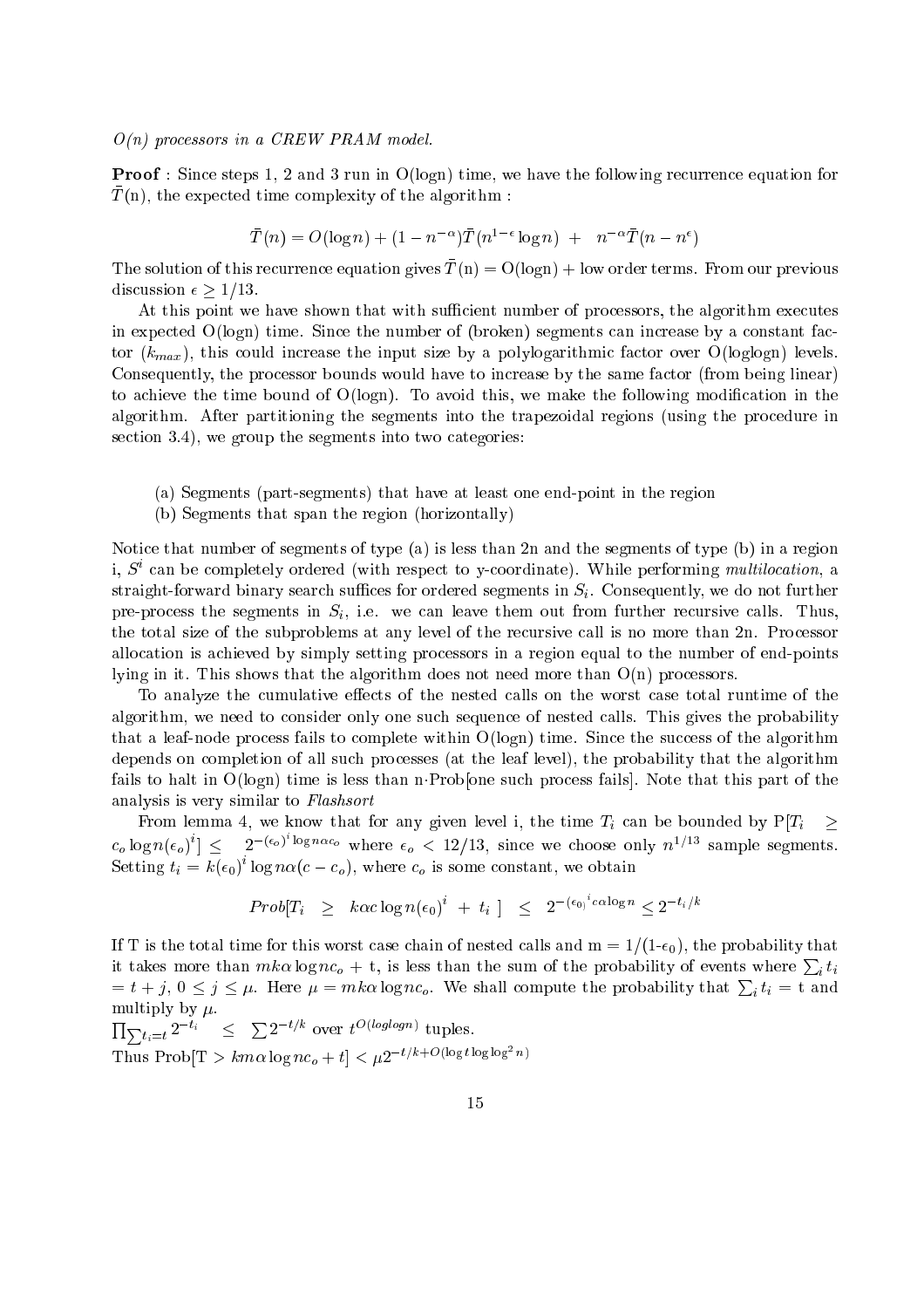Using  $t > km\alpha(c - c_0) \log n$ , for large values of n and  $m > 1$ , we can rewrite the above expression as

$$
Prob[T > kmac \log n] < \mu 2^{-\alpha m(c - c_o) \log n}
$$

For  $c > 4c_0$ , i.e.  $c - c_0 > 3/4c$ , we have the following required bound,

$$
Prob[T > \alpha logn] \le \mu 2^{-(3/4)c\alpha \log n} \le n^{-c_1 \alpha}
$$

assuming that k, m and c are larger than 1.  $\Box$ 

#### 4 Appli
ations Of Nested-Plane-Sweep Tree  $\overline{\mathbf{4}}$

In this section, we exploit the data structure that we constructed in the previous section to improve the running time of various algorithms like triangulation, interse
tion dete
tion, 3-D maxima, 2-D dominance counting, and visibility from a point.

Lemma 6 The nested-plane-sweep-tree constructed in the previous section can be used to multilo- $\alpha$  and  $\alpha$  and  $\beta$  is the  $\alpha$  in  $\alpha$  and  $\alpha$  is  $\alpha$  is  $\alpha$  is  $\alpha$  is  $\alpha$  is  $\alpha$  is  $\alpha$  is  $\alpha$  is  $\alpha$  is  $\alpha$  is  $\alpha$  is  $\alpha$  is  $\alpha$  is  $\alpha$  is  $\alpha$  is  $\alpha$  is  $\alpha$  is  $\alpha$  is  $\alpha$  is  $\alpha$  is  $\alpha$  is  $\alpha$  i

**Proof:** From Fact 1 multilocation in an  $O(n_i)$  node plane-sweep tree can be performed in  $O(\log n_i)$  $n_i$ ) serial time. Thus, the expected time for multilocation in the nested-plane sweep tree obeys the following recurrence relation:

$$
\bar{T}(n) = O(\log n) + (1 - n^{-\beta})\bar{T}(\sqrt{n}\log n) + (n^{-\beta})\bar{T}(n)
$$

giving  $I$  (ii)  $=$  O(logii) which is the multilocation time for each query point  $p$  using one processor. Equivalently, multilocation for  $O(n)$  query points can be performed in  $O(logn)$  expected time using  $O(n)$  processors. The worst case time bounds can be derived using techniques similar to the proof of Theorem 2.  $\Box$ 

#### 4.1 Trapezoidal de
omposition and triangulation

**Definition** it Trapezoidal Decomposition Let  $P = \{v_1, v_2, ..., v_n\}$  be a simple polygon, where  $v_i$ 's denote the vertices of P, and are listed so that the interior of P is to the left of the walk  $v_1v_2...v_n$ . For any vertex  $v_i$  of P a trapezoidal edge for  $v_i$  is an edge of P, which is directly above or below  $v_i$ . such that the vertical line segment from  $v_i$  to this edge is interior to P. A vertex can have 0.1 or 2 such edges. Trapezoidal decomposition of a polygon P is to find the trapezoidal edges for each vertex of P.

Lemma 7 Given a simple polygon P, a trapezoidal decomposition of P can be constructed in  $O(n$ yn) time using  $O(n)$  processors and  $O(nnqn)$  space in a  $O(nE)$  in  $n$  and model.

**Proof**: The trapezoidal decomposition can be done in two distinct stages (see Atallah and Goodrich [3] for details). In the preprocessing part, a nested plane-sweep tree is constructed on the edges of the simple polygon P. From theorem 2 this runs in O(logn) time with very high probability. Subsequently, all the verti
es of the polygon are multilo
ated simultaneously using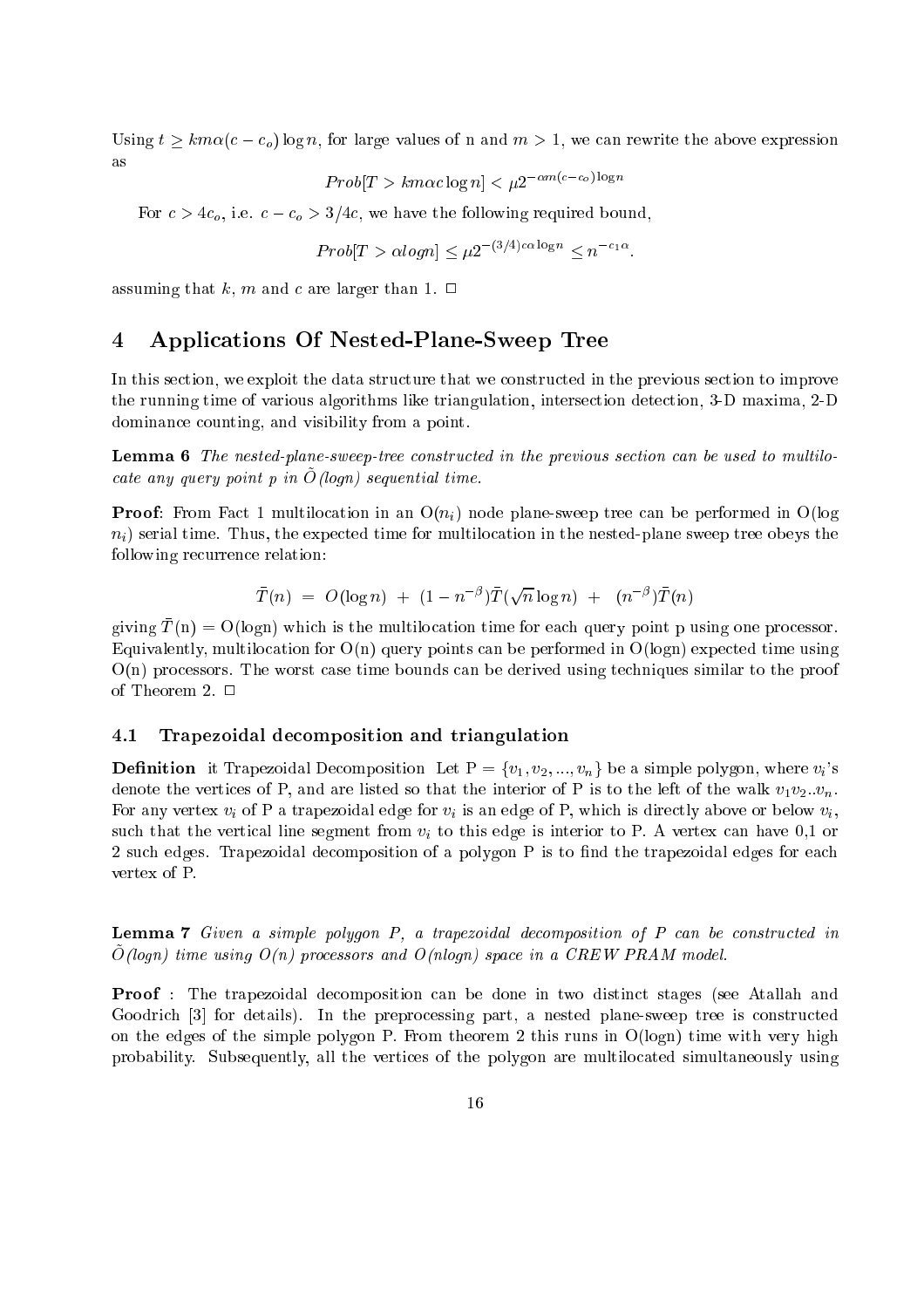$O(n)$  processors which takes  $O(logn)$  time with very high likelihood (from lemma 6). For each point, it takes a onstant time to determine if the verti
al line interse
ting the trapezoidal edge is within the polygon P using one processor per point.  $\Box$ 

Fact 3 (Atallah and Goodrich [3]): Given a one-sided monotone polygon with n vertices, P can be triangulated in  $O(logn)$  time and  $O(n)$  space using  $O(n)$  processors in a CREW PRAM model. Our next theorem is a direct consequence of this fact and Lemma 7.

**Theorem 3** Given a simple polygon with n vertices, I can be triangulated in O\logn) time and  $O(n \log n)$  space using  $O(n)$  processors in a CREW PRAM model.

Proof: The algorithm consists of three phases:

(1) We first build the Nested Plane-Sweep-Tree on the edges of the polygon. With very high probability this can be done in  $O(logn)$  time and  $O(nlogn)$  space (from theorem 2).

(2) The simple polygon is de
omposed into one-sided monotone polygons by using trapezoidal decomposition (see Atallah and Goodrich [3] for details). Thus, from lemma 7 the expected running time for this phase is O(logn).

 $(3)$  Each of the one-sided monotone polygons can be triangulated in  $O(logn)$  time and  $O(n)$  space from fact 3.

The proof of the theorem follows directly from the above steps.  $\Box$ 

#### 4.2 Visibility from a point

**Definition** Visibility from a point Given a set of line segments  $S = \{s_1, s_2...s_n\}$ , which do not intersect, except possibly at end-points, and a point p, determine the part of the plane which is visible from p when every segment  $s_i$  is opaque.

We shall assume the point p to be at negative infinity below all segments. The algorithm that we present below can appropriately modified for any general point. Notice that now (with the assumption) the problem is to determine the projections of segments on the x-axis, such that in ase of overlap the segment loser to x axis has pre
eden
e (see Figure 4).

The solution to this problem consists of a sequence of points  $\{p_1, p_2...p_{2n}\}$  such that two consecutive points  $p_i, p_{i+1}$  define a segment visible in the interval  $[x(p_i), x(p_{i+1})]$ . An important property of this problem is that the visibility is a ontinuous fun
tion between the endpoints of the segments, i.e. for all points between two endpoints (projection of the endpoints on the x axis), the same segment will be visible. We can refer to the endpoints as *critical* points where the visibility function defined as  $Vis(x)$  may change its value. This property enables us to solve the problem efficiently. Since  $Vis(x)$  is constant between any two consecutive endpoints, we choose a point p which lies in this interval below all the segments and draw a vertical line through p. The segment which intersects the vertical line first (from below) is the visible segment in the corresponding interval. Formally, the algorithm can be described as follows:

#### Algorithm Visibility

(1) Given a set S of non-interse
ting segments, sort their endpoints on the xoordinate. This can be done in  $O(logn)$  time using Cole's [8] parallel mergesort algorithm which does not have a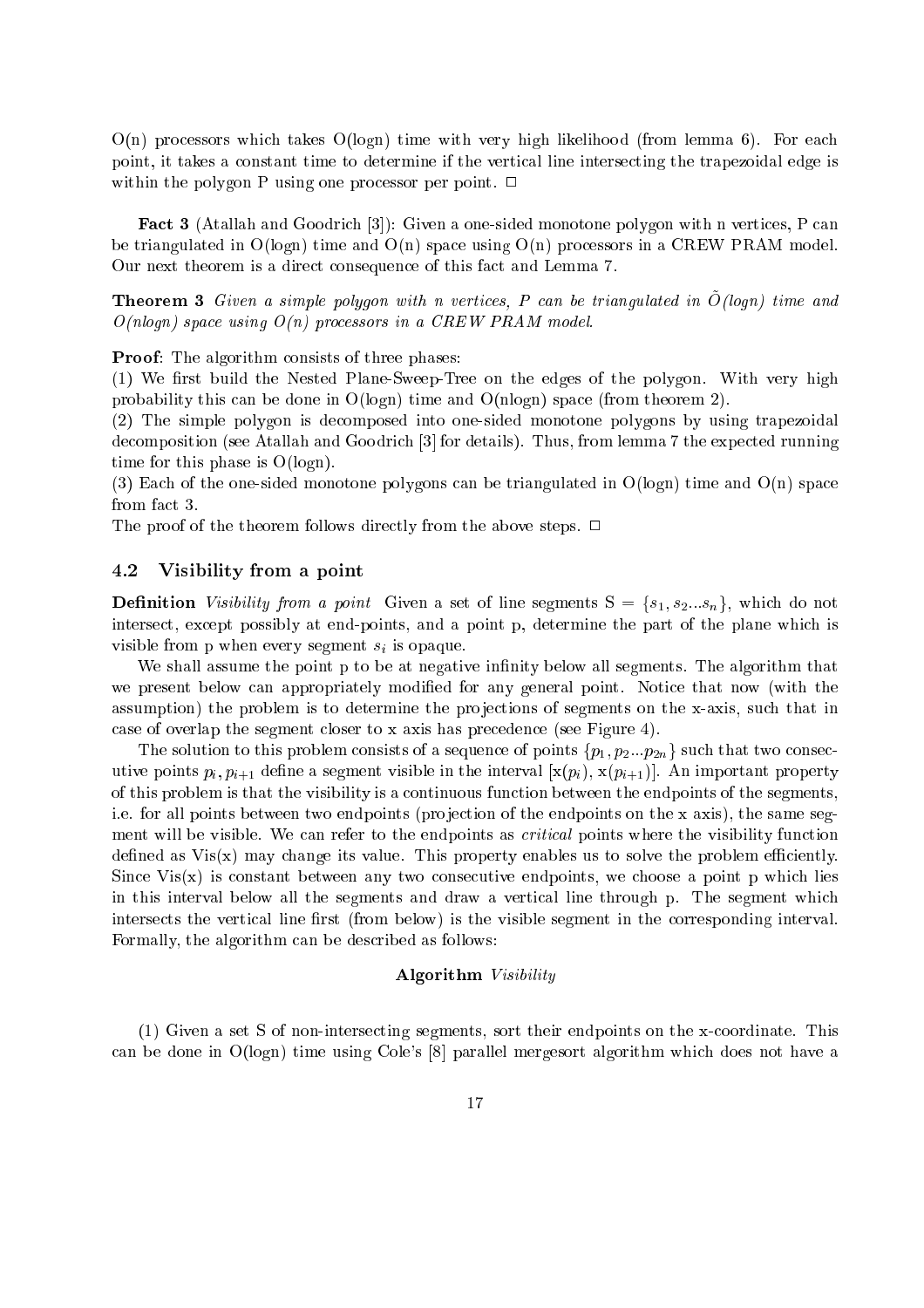

Figure 4: The intervals on the x-axis are labeled by the segment visible in that interval.

large onstant as does the AKS algorithm.

(2) For each of the 2n-1 bounded intervals, choose a point within the interval. A possible choice is the midpoint of an interval. Let us denote them by  $\{p_1, p_2, \ldots p_{2n-1}\}.$ 

(3) Constru
t a Nested Plane-Sweep tree on the segments of set S.

(4) Multilocate the 2n-1 midpoints on this tree giving us ordered pairs of the form  $(p_i, s_j)$  which carries the required visibility information for the interval  $[x_i, x_{i+1}]$ .

The following theorem is a dire
t onsequen
e of our previous dis
ussion:

**Theorem 4** Given a set S of segments and a point p, the visibility of the plane induced by this set  $\sigma_l$  sequicins from this point can be compated in  $O_{\{l}$ oqn) time asing  $O(n)$  processors in a  $O(\epsilon)$  if PRAM.

# 5 Dominan
e Problems

The problems tackled in the previous section used trapezoidal decomposition which can be efficiently arried out with the nested-plane sweep tree. A plane sweep tree was onstru
ted on a random sample, and was used to divide and onquer on the plane whi
h was divided into trapezoidal regions. An important property which was not mentioned explicitly was that by dividing up the plane in such a manner we did not require a merging phase. For trapezoidal decomposition, locating a point within a particular trapezium at any phase eliminated interaction with the other regions since the trapezoidal edge ould not be exterior to this region. The problems dealt in this se
tion are of somewhat different nature, and there may arise a need to determine the relative location of a query point with respe
t to more than one trapezoidal regions. This distin
tion an be brought out more learly by the following example : Given a set of non-interse
ting segments and a query point, p,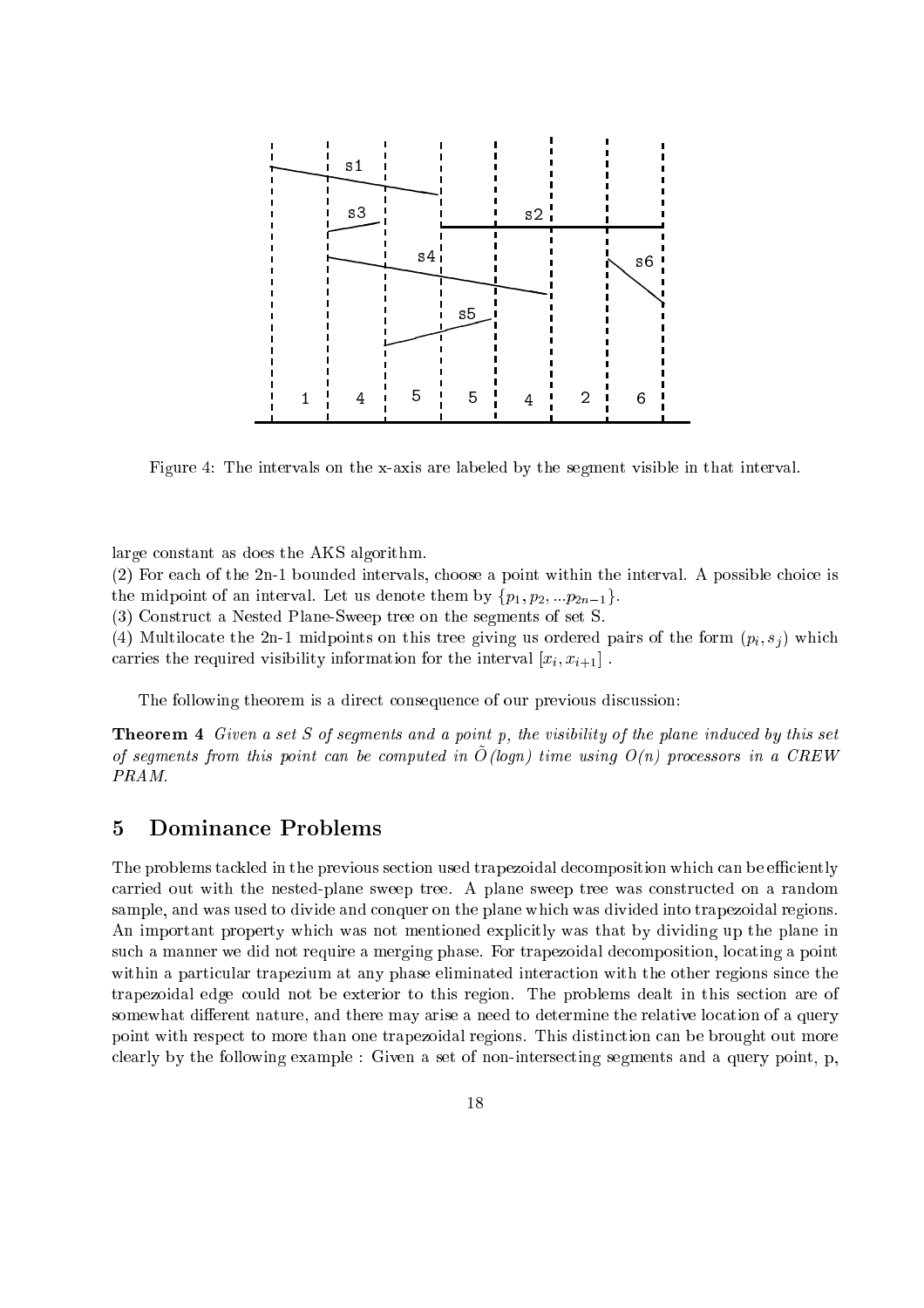we wish to determine the following:

- (1) Whi
h segment is immediately above p?
- (2) Among all the segments above p whi
h one is the longest?

The first problem can be solved by trapezoidal decomposition which can be done efficiently using the Nested-Plane-Sweep tree. However, the second problem appears more difficult and indeed it is because it cannot be solved by simply finding the segment immediately above the point p within one region. It will be shown that the latter problem can be solved easily using the normal plane-sweep tree but the construction of this tree is the bottleneck i.e. it takes  $O(lognloglogn)$  time using  $O(n)$ pro
essors. To avoid building the full data stru
ture we shall argue that we do not need all the attributes (mentioned in se
tion 3.1) in the plane-sweep tree and also avoid the need for fra
tional as
ading in the algorithms presented in this se
tion.

#### 5.1 Maximal set in three-dimensions

The Maxima problem is defined as follows : Given a set S of points in d-dimensions, the maxima of S is the set of all points  $p_i$ , such that  $p_i \in S$ , and is not dominated on all dimensions by any other point in set S.

Efficient sequential algorithms are known for only two and three dimensions  $(O(\text{mlog} n)$  time algorithm is optimal). For two dimensions, an  $O(logn)$  algorithm using  $O(n)$  processors is easily obtainable by using the  $O(logn)$  AKS sorting network or Cole's [8] parallel mergesort (which has a mu
h lower onstant). The best known result for 3-D maxima is O(lognloglogn) from Atallah and Goodrich's algorithm  $([3])$  in which they use parallel merging techniques. We present a method to reduce the 3-D maxima problem to integer sorting so that we can solve it in O(logn) time using  $O(n)$  processors.

Given a set S of points in three dimensions, consider their projection on the x-y plane. For any point  $(x_i, y_i)$  draw the segment  $s_i$  parallel to x-axis joining  $(0, y_i)$  and  $(x_i, y_i)$ . Note that any point  $(x_i, y_j)$  is dominated by another point  $(x_i, y_i)$  iff the point lies below  $s_i$  and also  $z_j \leq z_i$ . This means that the point is dominated by  $p_i$  on all the axes. Instead of comparing the z coordinates of all  $s_i$  which are above  $p_i$ , it is enough to compare  $z_i$  with the maximum of the z coordinate for all the segments  $s_i$  which dominate  $p_j$  (Figure 5). Note that identifying the segments which are above  $p_i$  is similar to the multilocation of  $p_i$ . However, this time we are not only interested in the segment which lie directly above  $p_i$  but also which of them has the maximum z-coordinate and this is unique for any interval. It is possible to precompute the maximum z coordinate for each interval so that the necessary comparisons can be performed in constant additional time during each step of multilo
ation. This prepro
essing requires a parallel-prex type of omputation. The following well known result can be used to do this efficiently:

Fact 4: Parallel prefix computation for n element sequence can be done in  $O(logn)$  time using  $O(n/\log n)$  processors (for example see Reif [20]).

The sequence of elements in each node are segments "covering" the corresponding interval of the plane-sweep-tree sorted on y axes and the operation needed is  $MAX$ . (Recall the definition of 'covering' from section 3.1)

However, as mentioned previously, we cannot afford to construct the full data structure of [3]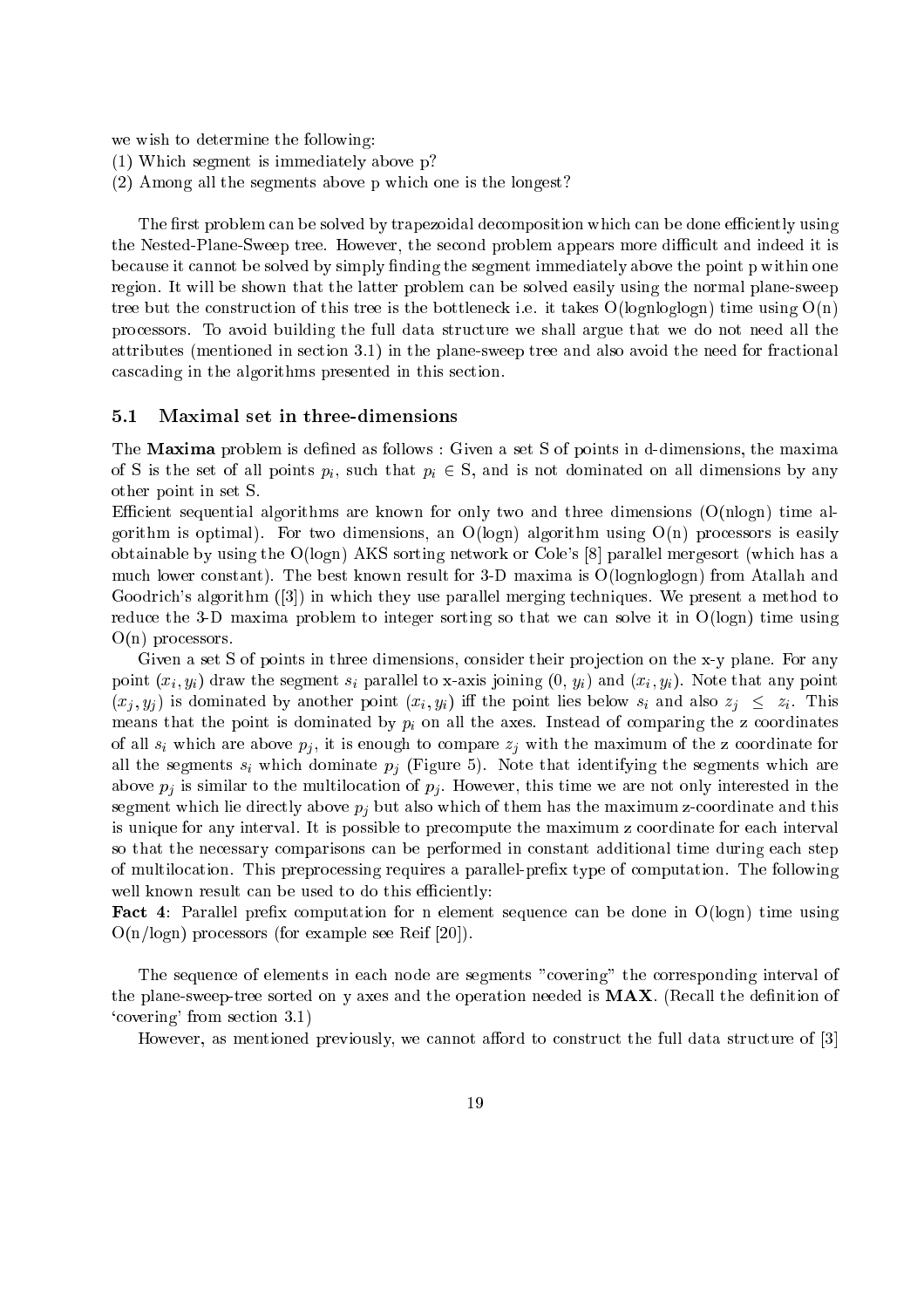

Figure 5: Point P1 is not a maxima iff it is dominated by P2 or P6 in the z-coordinate.

and therefore the following observations an be made :

Observation 1: We do not require fractional cascading to perform multilocation of the input points. We can instead use their ranks in the list  $H(v)$ . Note that fractional cascading gives us more information for multilo
ating those points that are not in the input set (used for building the tree).

*Observation* 2: We can build the sets  $H(v)$  in  $O(logn)$  time using the following result:

Fact 5: (Rajasekaran [19]) Integer sort of n keys in the range [1,  $n^{O(1)}$ ] can be performed in time  $O( \log n)$  using n/logn processors in a  $CREW$  PRAM model given word size of  $n^2$  bits for any  $\epsilon$ >0.

We first build the skeleton of the plane sweep tree on the intervals induced by the end-points of the segments (
orresponding to the input points). Note that the segments an be totally ordered on the y oordinates and after an initial sorting on the yoordinate , we an make use of their ranks (which is an integer in the interval  $[1,n]$ ) instead of the actual y coordinate. Using one processor per segment and concurrent read, we can find the allocation nodes for each segment - there can be at most 2logn for ea
h. Due to the spe
ial nature of the line segments (all have the same left x coordinate), it can be seen that the allocation node cannot be a right child. We also make a slight modification - we not only allocate segments to the appropriate intervals but also to all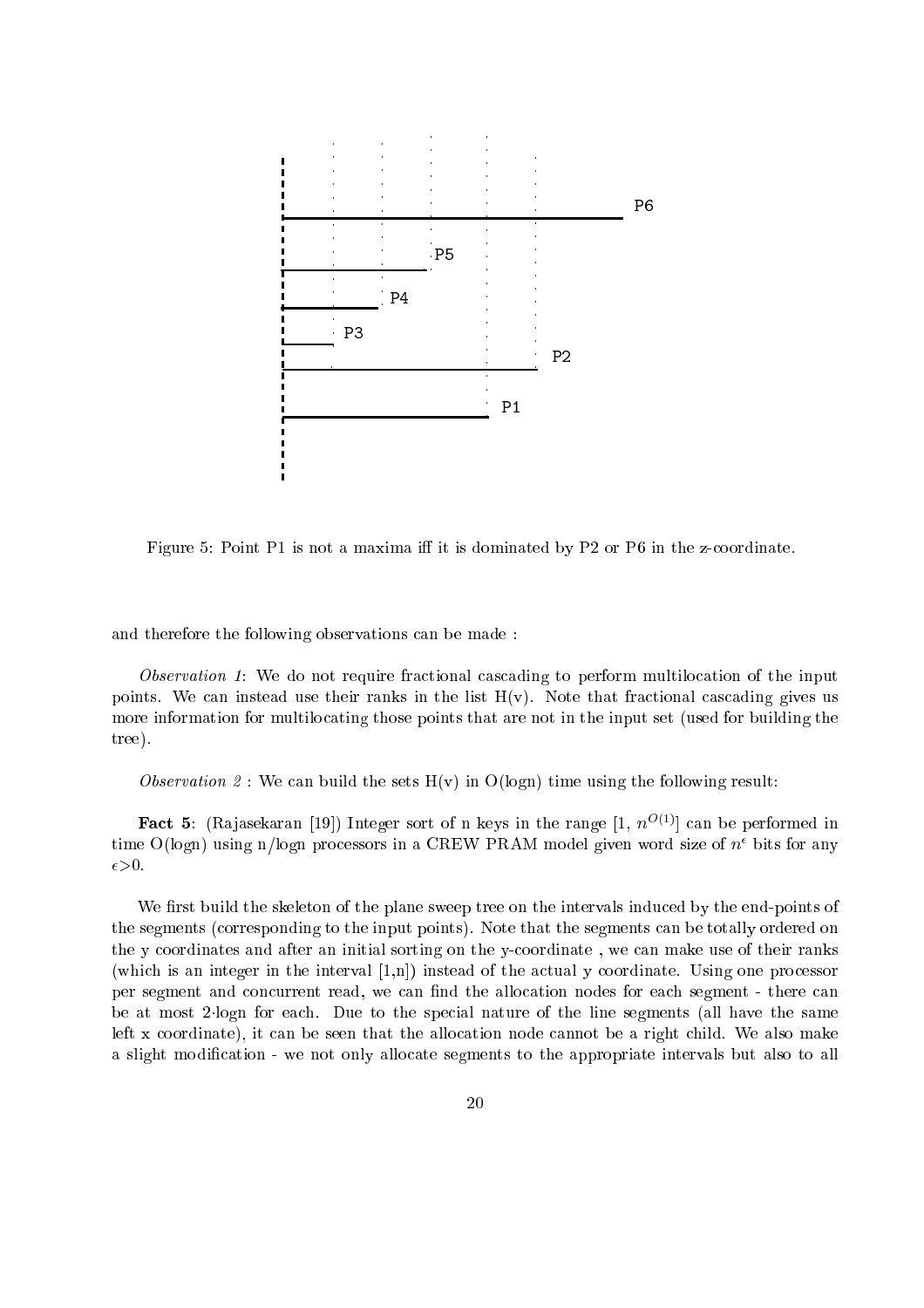

Figure 6:  $P_a$  is allocated to the circled node and the square nodes store  $P_b$  and  $P_b$  $\theta$ . Nodes marked marked marked matrix 'N' are the special nodes of allocation for  $P_b$  which are the left-children on the allocation path of  $P_b$ .

the left childs in the **allocation path** (see Figure 6 for an illustration of such nodes). These are special allocation nodes of a segment so we distinguish them by some special markings. Note that there can be at most logn such special allocation nodes for each segment. We can next build the unordered lists for  $H(v)$  ( $H(v)$ ) is ordered on y axis) for each node v of the plane-sweep tree using lexicographic sorting and prefix computation on the ordered pairs  $(v, s_i)$ . Though there can be  $O(n\log n)$  such pairs, this can still be done in  $O(\log n)$  time using n processors using Facts 4 and 5. Another application of sorting (on the ranks of the y coordinate) and prefix computation gives us the  $H(v)$  in the same time bounds.

The full algorithm is presented below :

## Procedure 3-D Maxima

it Input n points in 3-dimensions, where each point  $p_i$  is defined by its 3-coordinates  $(x_i, y_i, z_i)$ . (1) Build a plane-sweep tree on the segments joining  $(x_i, y_i)$  and  $(0, y_i)$ , and compute the H(v)'s using the scheme described in observation 2. At the end of this step, we shall have for each segment, its rank in all the  $H(v)$ 's (at most 2logn) which will be used for multilocation.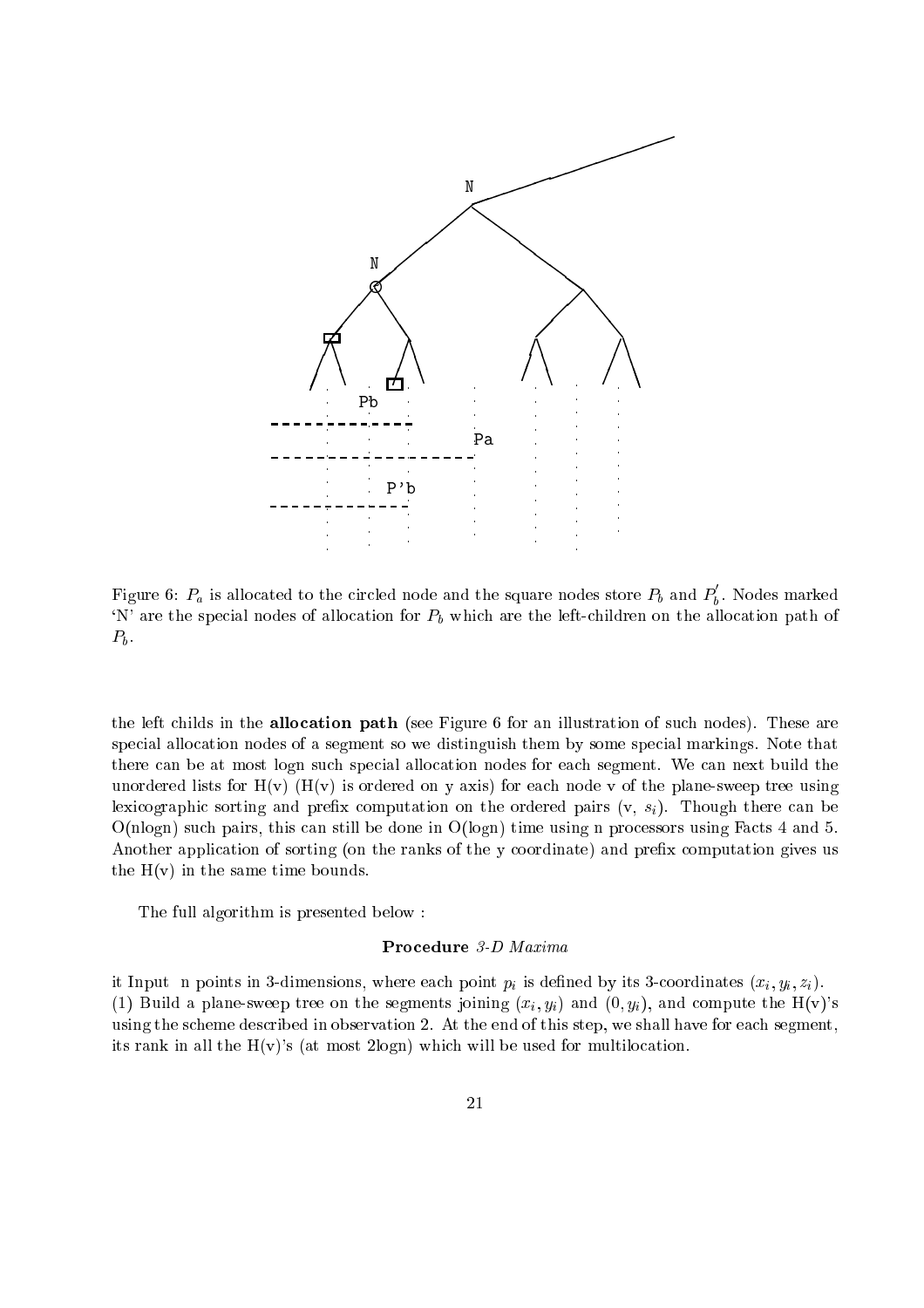(2) For each node  $n_i$ , calculate  $\text{Max}(s_{k,n_i}) = \frac{1}{z - coord} \{s_{1,n_i}s_{2,n_i}...s_{kn_i}\}\$  for  $k \leq |H(n_i)|$ ,

 $\mathcal{L}^{(1)}$ ;nii;is $\mathcal{L}^{(n)}$ ;nii;nii;nii;nii;nii) are see ordinate on y see ordinate (which se see ordinate on  $\mathcal{L}^{(n)}$  $H(n<sub>i</sub>)$  from its definition.) During this step, the marked entries (which are to be used for multilocation) are assigned y-coordinates of  $-\infty$  so that they do not affect the computation.

(3) At each node, in the path followed by a point  $p_i$  from the root to the right most allocation node of  $s_i$ , compare  $z(p_i)$  with the  $Max(s_{k,n_i})$ , where  $p_i$  lies immediately below  $s_{k,n_i}$  using the rank of  $s_i$ in the corresponding H(v). If at any time during the search  $z(p_i)$  is less than this value,  $p_i$  is not a Maxima of S. (Note that this step can be done in O(logn) time by using one processor per point.)

#### end

**Theorem 5** Algorithm 3-D Maxima finds the maximal points correctly in  $O(logn)$  time and  $O(n \log n)$ space using  $O(n)$  processors in a CREW PRAM model.

**Proof**: The proof of the time complexity is based on the previous discussion. To see that it identifies the maximal points correctly, we have to explain significance of the "marked" nodes in more detail. Given points  $p_a$  and  $p_b$ , where  $p_a$  dominates  $p_b$ , we have to ensure that they are allocated to at least one common node, so that in step 3, we are able to eliminate  $p_b$  from the set of maximal elements. This may not happen in the normal allo
ation s
heme (as shown in Figure 6), hence there is a need for special nodes. The assignment of  $-\infty$  to the special nodes in step 2, prevents  $p_b$  from dominating  $p_a$  if  $y(p_b) > y(p_a)$  and  $z(p_b) > z(p_a)$ , but  $x(p_b) < x(p_a)$ .

### 5.2 Two-set dominan
e on a plane

The two-set dominance counting problem is defined as follows: Given a set  $V = \{p_1, p_2, ... p_l\}$ and a set  $U = \{q_1, q_2, \ldots, q_m\}$  of points in the plane, we wish to determine the number of points in V which are dominated (on two coordinates) by each point  $q_i$  in U. This seems to be closely related to the two-dimensional dominan
e problem but is harder sin
e not only we have to identify points that are not maximum but also find *all* points which dominate a given point. However this problem an also be solved using a s
heme similar to the previous problem.

Given the set U and V, we transform each point  $q_i \in U$ , with coordinates  $(x_i, y_i)$ , into a segment  $s_i$  joining  $(x_i, y_i)$  and  $(0, y_i)$  (similar to the previous problem) and build a plane-sweep tree on these segments. Then, in parallel, allocate each point  $p_i$  of set V on this tree to the appropriate intervals (all the nodes in the path which are left children in the tree). These are marked as special elements to be used for dominance counting. Next, we construct the sets  $H(v)$ 's using the original segments as well as the points of V. We mark the elements corresponding to  $p_i$  and  $q_i$  with 1 and 0 respectively. In each node, the number of special points in  $H(v)$  (the points of V) lying under a segment  $s_i$ is the number of points dominated by  $s_i$  in that interval. Thus, we can carry out a prefix sum computation using the reverse order of the  $H(v)$ 's. To find the total number of points dominated by  $q_i$ , we simply add up sequentially the numbers over all the intervals (at most logn) in which the segment is allo
ated. A formal des
ription of the algorithm is given below

Two-set dominan
e ounting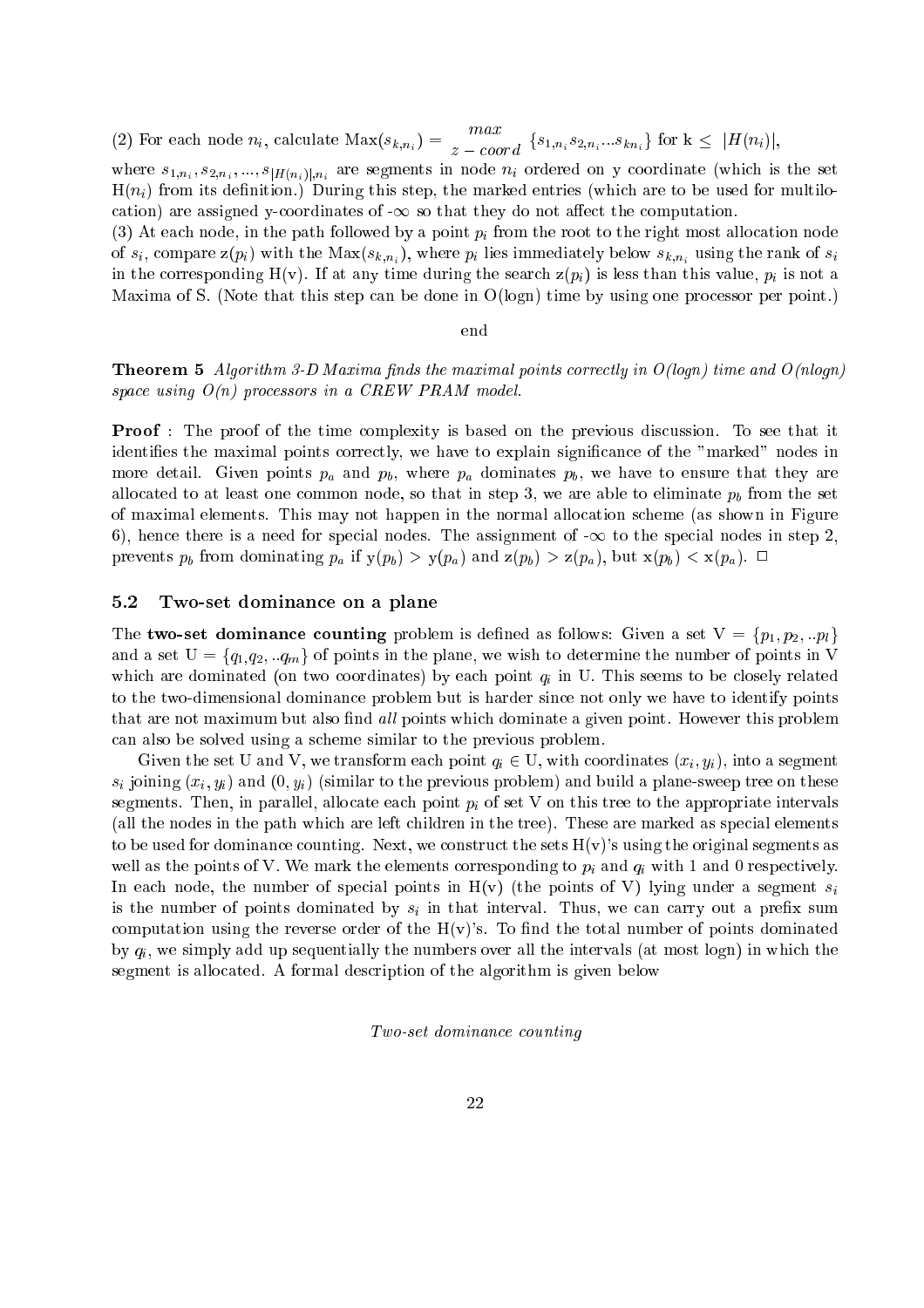(1) Build a Plane-Sweep tree on the segments joining  $(x_i, y_i)$  and  $(0, y_i)$  where  $(x_i, y_i)$  correspond to coordinates of a point  $q_i$  in set U.

(2) Locate each point  $p_i$  of set V simultaneously on the plane-sweep tree constructed in step 1 and allo
ate it to all the nodes (intervals) whi
h are the left hildren in the path taken by the point in the tree. (Note that  $p_i$  is not stored as a segment but just as a point.)

(3) Mark the points of V and construct  $H(v)$  by lexicographic sorting on the pairs  $(v, y(p_i))$  using the integer sorting algorithm in  $[19]$ .

(4) For each node v of the tree perform a parallel prefix sum on the the set  $H(v)$  to count the number of points of V lying below a  $q_i$ . This gives us the total number of points dominated by a segment (and hence the corresponding point) in a certain interval.

(5) For any segment find the total number of points dominated by all the intervals of the segment. This can also be done using one processor per  $q_i$ , since there can be at most logn intervals for each segment  $s_i$ .

**Theorem 6** Algorithm Two-set dominance counting runs correctly in  $O(logn)$  time using  $O(n)$ processors in a CREW model where  $n = |U| + |V|$ .

**Proof**: The proof of correctness of the algorithm is similar to 3-D dominance where we use some special allocation nodes. To ensure a correct count of the number of points in set V dominated by  $q_k$ , we have to count each point  $p_i$  (dominated by  $q_k$ ) exactly once. Thus  $q_k$  and  $p_i$  should share exactly one node of allocation. The special allocation nodes guarantee that there will be at least one shared node. The argument that there is at most one such node follows from the way that  $p_i$ and  $q_i$  are stored in the tree. All the nodes where  $p_i$ 's are allocated are in a path (and hence are related as ancestors), where as the  $q_i$  are stored (as transformed segments) in nodes which cannot be ancestors of each other. The justification for time complexity follows easily from the preceding discussion since each of the steps can be completed in  $O(logn)$  time.  $\Box$ 

Two-set dominance counting can be used to solve a number of problems efficiently, among which the multiple rangeounting problem is very important. Multiple range ounting problem an be described as following : Given a set V of l points and a set R of m rectangles (ranges), the multiple range-counting problem is to compute the number of points interior to each rectangle. Note that this is equivalent to a data base query where the ranges are defined by two different keys. The next result follows immediately.

**Corollary 3** Given a set V of l points in a plane, and a set R of m isothetic rectangles, we can solve the multiple rangeounting problem for V and R in O(logn) time with very high probability using  $O(n)$  processors where  $n = 1 + m$ .

**Proof**: We can transform this problem into two-dimensional dominance counting problem as follows: Given a rectangle r defined by its four corners  $(p_1, p_2, p_3, p_4)$  the number of points en losed by a reduced by a represented in the upper particle in the upper particle in the upper representation of the re
tangle, p4 the lower right orner and d(v) denotes the number of points in <sup>V</sup> two-dominated (dominated on both coordinates) by v. The result follows.  $\Box$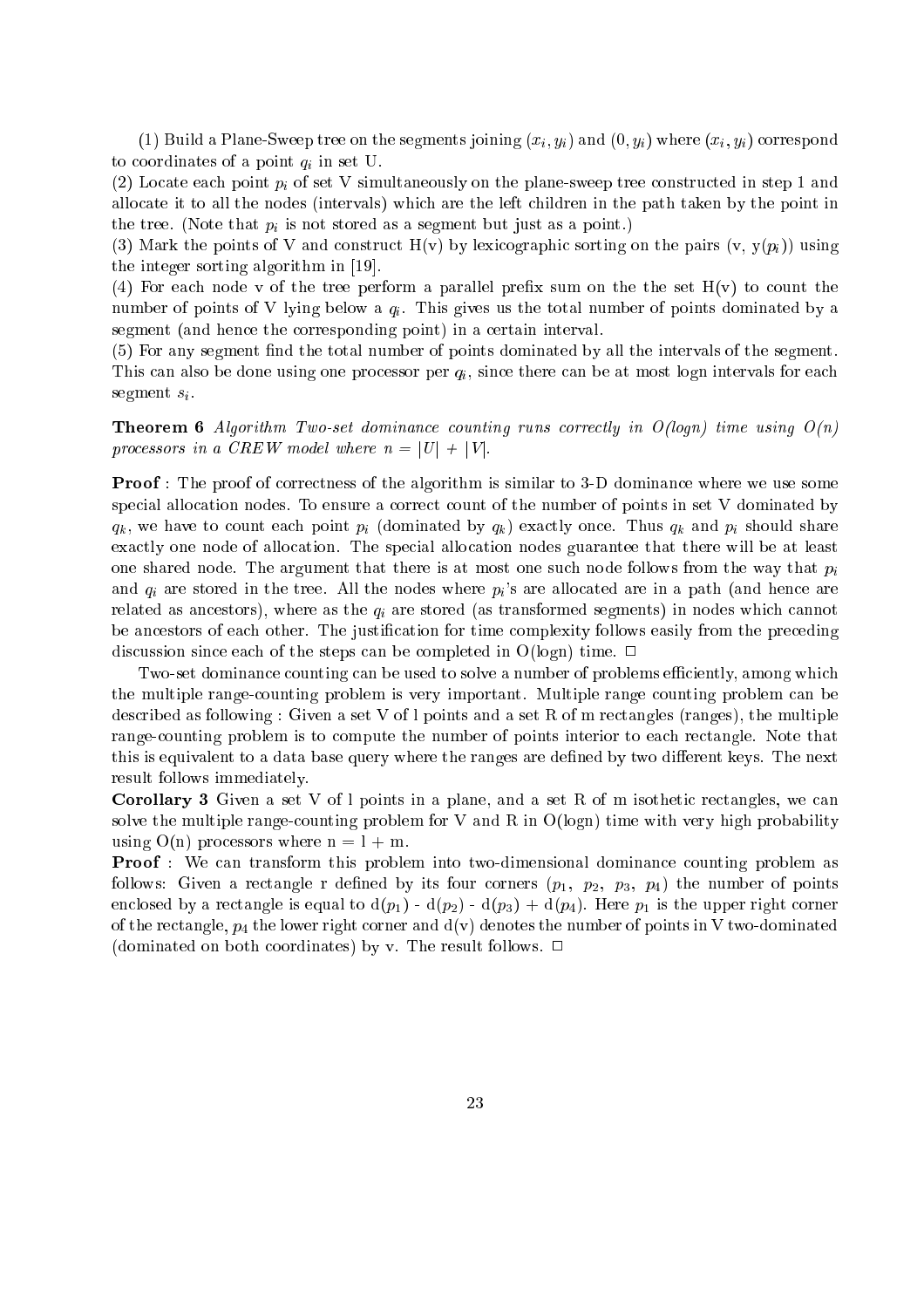## 6 Con
luding remarks

In this paper we have designed parallel algorithms for solving a variety of problems in omputational geometry whi
h have optimal running time with high probability. Some of these algorithms use a new data stru
ture, whi
h we all Nested-Plane-Sweep tree. This appears to be an useful modification of the plane-sweep tree described in Aggarwal et al. [1] and Atallah and Goodrich [3]. On the other hand, plane-sweep tree itself can be used to solve a number of problems optimally if it can be constructed optimally. Random splitting was used very effectively to divide and conquer on the plane, raising hopes about extending these techniques efficiently to problems with higher dimensions like the three-dimensional convex hulls. A challenging exercise will be mapping these algorithms to fixed interconnection networks like hypercube and maintain the same performance.

As mentioned in the introduction, Atallah, Cole and Goodrich [2] have independently discovered optimal deterministi algorithms for all these problems. Some of their algorithms use the less powerful EREW model and their algorithms and they do not use  $n^2$  size size words that we need for integer-sorting. Since they are based on an approach used by Cole for the optimal parallel mergesort algorithm (see  $[8]$ ), there is little hope of extending them to the fixed interconnection models while maintaining the optimal performan
e a
hieved in the PRAM models.

Moreover, as demonstrated by Clarkson  $[7]$ , randomized methods have very wide applications in omputational geometry in terms of simplifying deterministi algorithms or speeding up suboptimal algorithms. Though his methods were restri
ted to a sequential setting, this paper provides ample evidence that they can be extended to the parallel setting with some additional techniques (as seen in se
tion 3.4). In addition, the algorithms an be made to run in a ertain time (and number of processors) with very high likelihood instead of just a constant probability. There are still a number of important problems in omputational geometry whi
h do not have optimal parallel algorithms and we feel that this paper has merely s
rat
hed the surfa
e.

#### **Acknowledgements**

We wish to thank Ken Clarkson for pointing out a serious error in the proof of Lemma 4 in an earlier version of the manuscript. More specifically, we had claimed high probability bounds using a straight-forward sampling pro
edure whi
h was refuted by a ounter-example due to Peter Shor. We are also grateful to the referees for their comments for improving presentation and especially for noti
ing that the assumption regarding binomial distribution in the proof of Lemma 1 was incorrect in the way it was being used. We are also grateful to S. Rajasekaran for several insightful discussions on the probabilistic arguments and to Salman Azhar for carefully reading an earlier version.

## Referen
es

[1] A. Aggarwal, B. Chazelle, L. Guibas, C. O'Dunlaing, and C. Yap. Parallel computational geometry. Proc. of 25th Annual Symposium on Foundations of Computer Science, pages 468 { 477, 1985. also appears in full version in Algorithmi
a, Vol. 3, No. 3, 1988, pp. 293-327.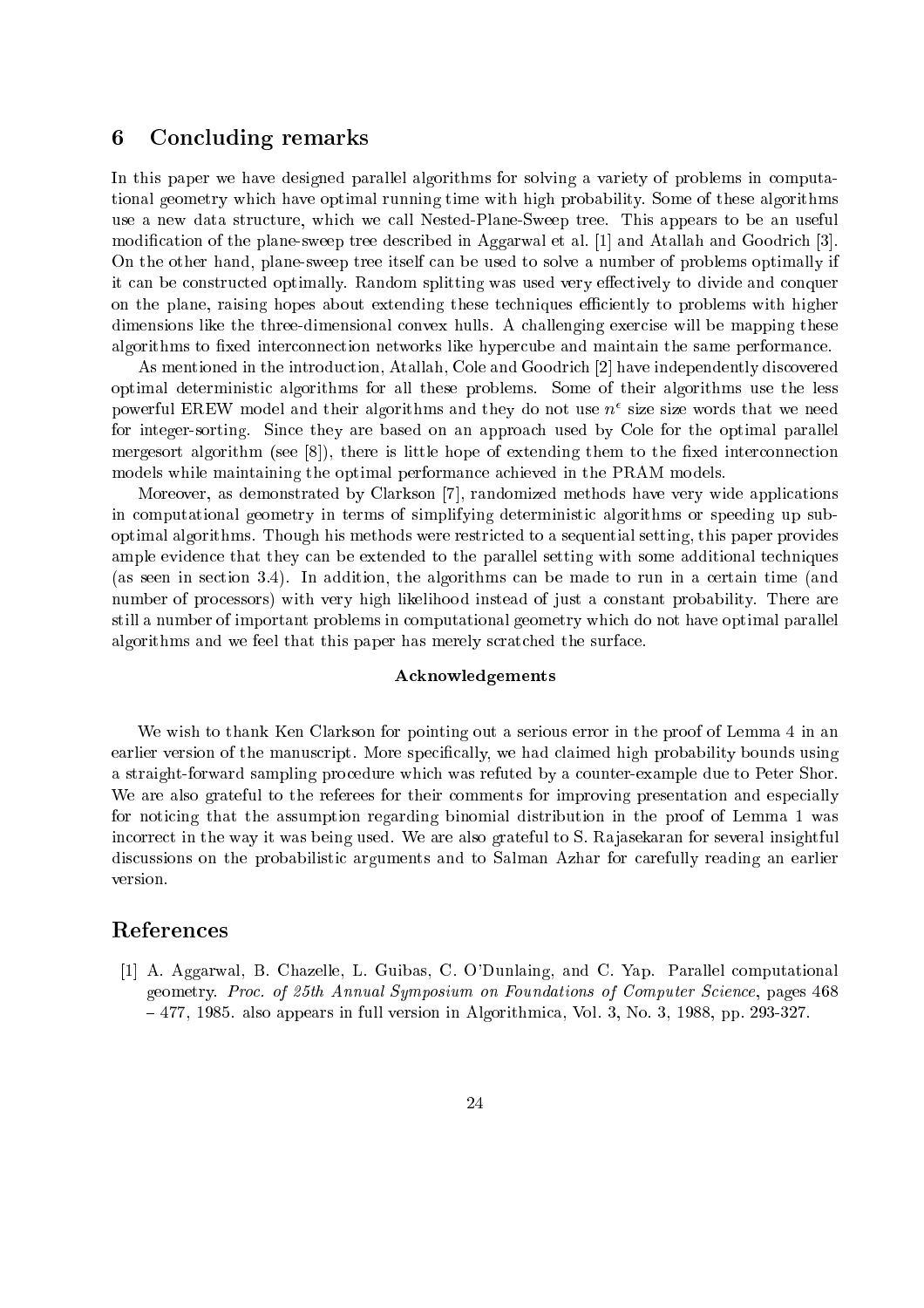- [2] M.J. Atallah, R. Cole, and M.T. Goodrich. Cascading divide-and-conquer: A technique for designing parallel algorithms. Proc. of the 28th Annual Symposium on the Foundations of Computer Science, pages  $151 - 160$ , 1987.
- [3] M.J. Atallah and M.T. Goodrich. Efficient plane sweeping in parallel. *Proc. of the 2nd ACM* Symp on Comput. Geom, pages  $215 - 225$ , 1986.
- [4] A. Borodin and J. Hopcroft. Routing, merging and sorting on parallel models of computation. Journal of Computer and System Sciences,  $30(1):130 - 145$ , 1985.
- [5] K.L. Clarkson. A probabilistic algorithm for the post-office problem. *Proc of the 17th Annual*  $SIGACT$  Symposium, pages  $174 - 184$ , 1985.
- [6] K.L. Clarkson. New applications of random sampling in computational geometry. Discrete and Computational Geometry, pages  $195 - 222$ , 1987.
- [7] K.L. Clarkson. Applications of random sampling in computational geometry ii. Proc of the 4th Annual ACM Symp on Computational Geometry, pages  $1 - 11$ , 1988.
- [8] R. Cole. Parallel merge sort. Proc. of the 27th Annual IEEE Symp. on Foundations of Computer Science, pages  $511 - 516$ , 1986.
- [9] R. Cole and U. Vishkin. Approximate and exact parallel scheduling with applications to list, tree and graph problems. Proc. 27th IEEE Symp. on Foundations of computer Science, pages  $511 - 516, 1986.$
- [10] N. Dadoun and D.G. Kirkpatrick. Parallel processing for efficient subdivision search. *Proc. of* the 3rd Annual ACM Symp on Comput. Geom, pages  $205 - 214$ , 1987.
- [11] D. Dobkin and R.J. Lipton. Multidimensional searching problems. *SIAM J. on Computing*,  $5:181 - 186, 1976.$
- [12] H. Gazit. An optimal randomized parallel algorithm for finding connected components in a graph. Pro
. of the 27th Annual IEEE Symp. on Foundations of Computer S
ien
e, pages 492  $-501, 1986.$
- [13] L.J. Guibas H. Edelsbrunner and J. Stolfi. Optimal point location in monotone subdivision. SIAM Journal on Computing, 15(2), 1986.
- [14] D. Haussler and E. Welzl.  $\epsilon$ -nets and simplex range queries. *Discrete and Computational*  $Geometry, 2(2): 127 - 152, 1987.$
- [15] D.G. Kirkpatrick. Optimal search in planar subdivisions. SIAM Journal on Computing, 12:18  $-27, 1979.$
- [16] N. Meggido. Parallel algorithms for finding maximum and median almost surely in constant time. Preliminary Report, Computer Sc. Dept, C.M.U., 1982.
- [17] G. Miller and J. Reif. Parallel tree contraction and its applications. Proc. of the 26th Annual IEEE F.O.C.S., pages  $478 - 489$ , 1985.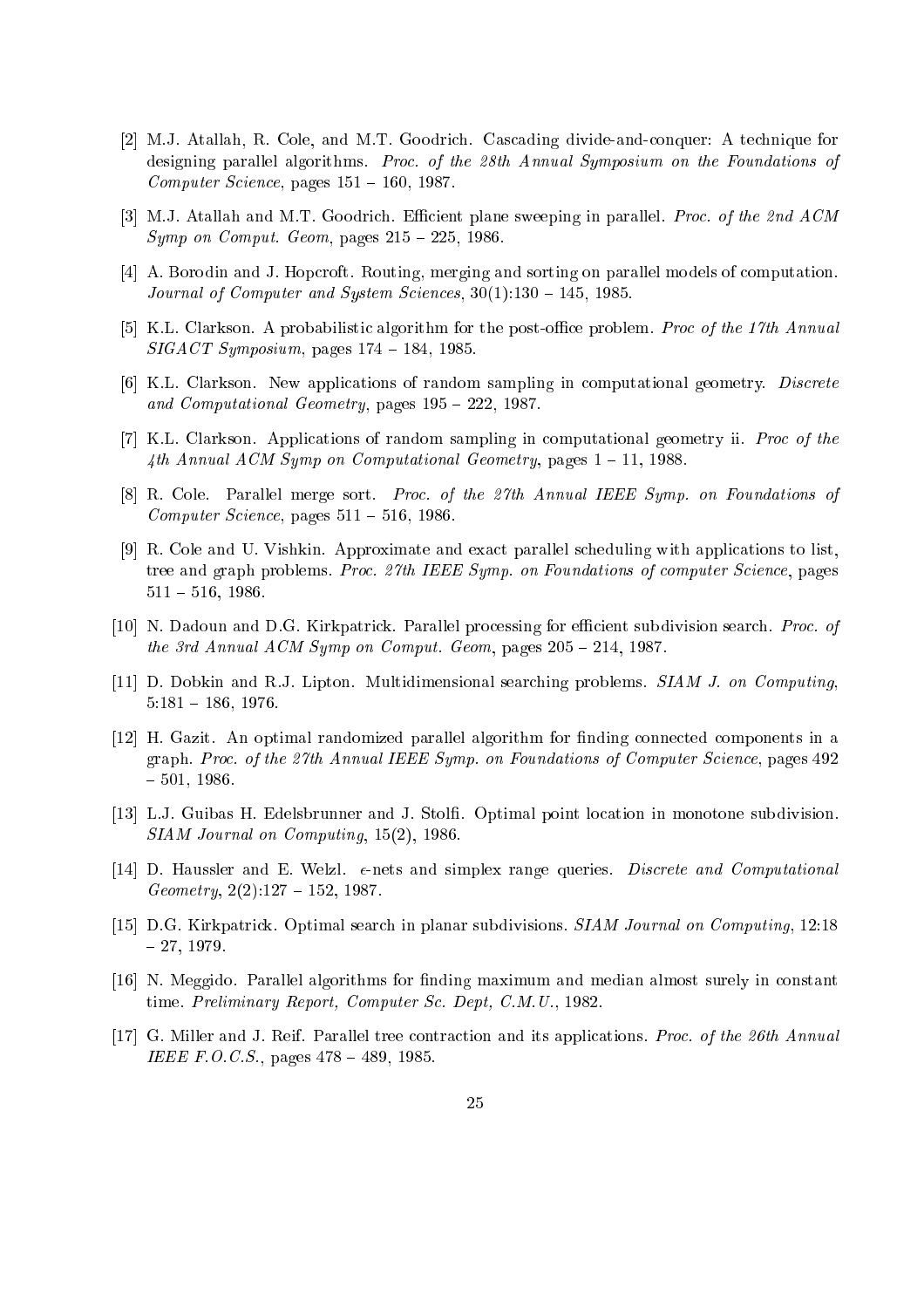- [18] F.P. Preparata and I. Shamos. Computational Geometry: An Introduction. Springer-Verlag, 1985.
- [19] S. Rajasekaran and S. Sen. On parallel integer sorting. Tech Rept  $CS-87-38$ , Comp Sc. Dept., Duke University, 1987.
- [20] J.H. Reif. An optimal parallel algorithm for interger sorting. Proc. of the 26th Annual IEEE  $F. O. C.S.,$  pages  $831 - 838, 1985.$
- [21] J.H. Reif and L.G. Valiant. A logarithmic time sort for linear size networks. Journal of the  $ACM$ , 34:60 - 76, 1987.
- [22] R. Reischuk. A fast probabilistic parallel sorting algorithm. Proc. of the 22nd IEEE FOCS, pages  $212 - 219$ , 1981.
- [23] L.G. Valiant. Parallelism in comparison problems.  $SIAM\ Journal\ on\ Computing$ , 4:348 355, 1975.
- [24] L.G. Valiant. A scheme for fast parallel communication.  $SIAM J.$  on Computing, 11:350 -361, 1982.